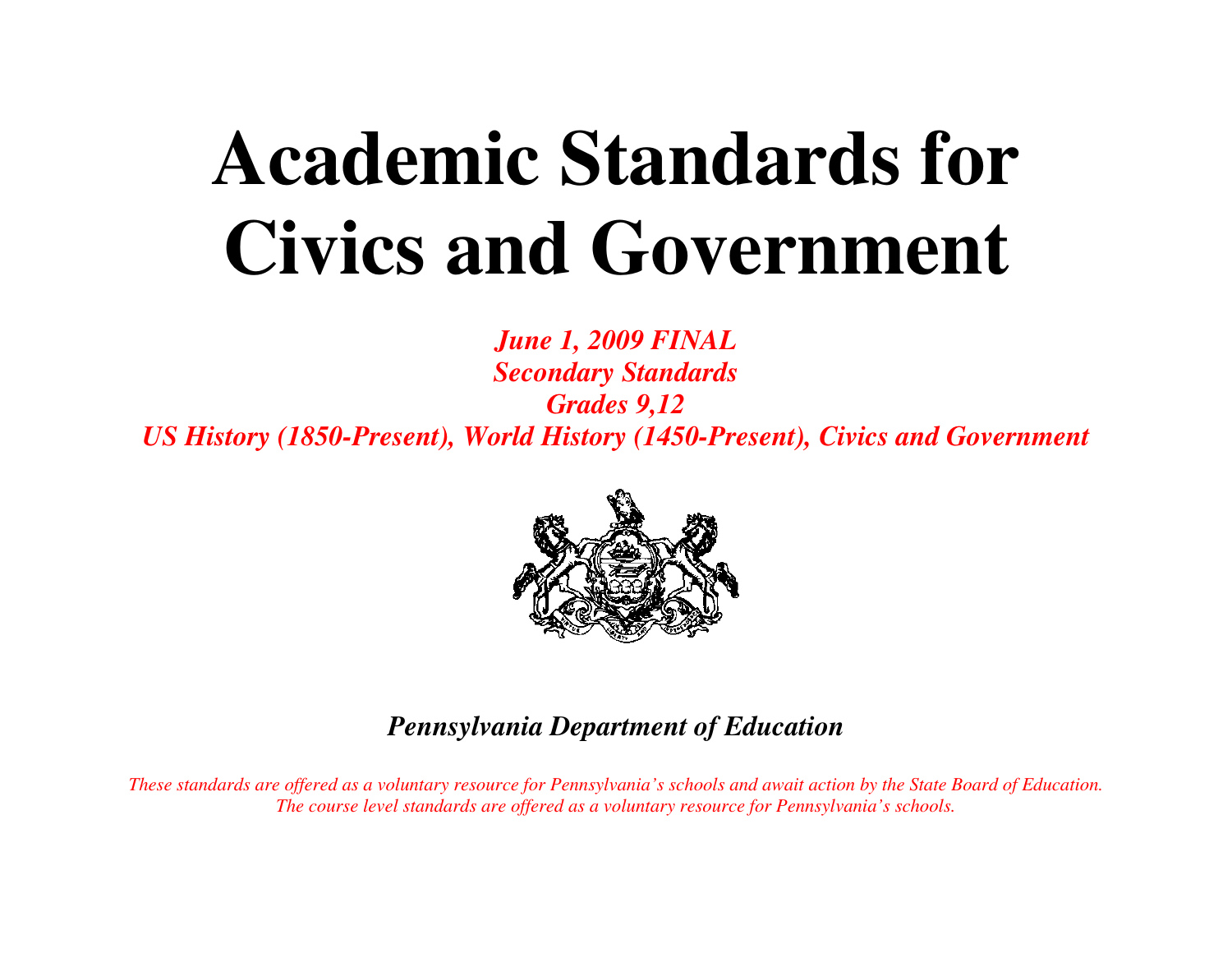#### Grades 9,12

## US History (1850-Present), World History (1450-Present), Civics and Government

#### **XIII. TABLE OF CONTENTS**

|    |                                                                 | XIV. |
|----|-----------------------------------------------------------------|------|
|    | THE ACADEMIC STANDARDS                                          |      |
|    |                                                                 | 5.1. |
|    | A. Rule of Law                                                  |      |
|    | <b>B.</b> Laws and Government                                   |      |
|    | C. Principles and Ideals that Shape Government                  |      |
|    | D. Documents and Ideals that Shape Pennsylvania & US Government |      |
|    | E. Individual Rights                                            |      |
|    | F. Symbols                                                      |      |
|    |                                                                 | 5.2. |
|    | A. Civic Rights and Responsibilities                            |      |
|    | <b>B.</b> Conflict and Resolution                               |      |
|    | C. Leadership and Public Service                                |      |
|    | D. Competent and Responsible Citizens                           |      |
|    |                                                                 | 5.3. |
|    | A. Branches of Government                                       |      |
| B. | Structure, Organization, and Operation of Governments           |      |
|    | C. Government Services                                          |      |
|    | D. Leadership and Political Elections                           |      |
|    | E. Elements of the Election Process                             |      |
|    | F. Conflict and the Court Systems                               |      |
|    | G. Interest Groups                                              |      |
| Н. | Media Influences                                                |      |
| I. | Taxes                                                           |      |

*J. Systems of Government*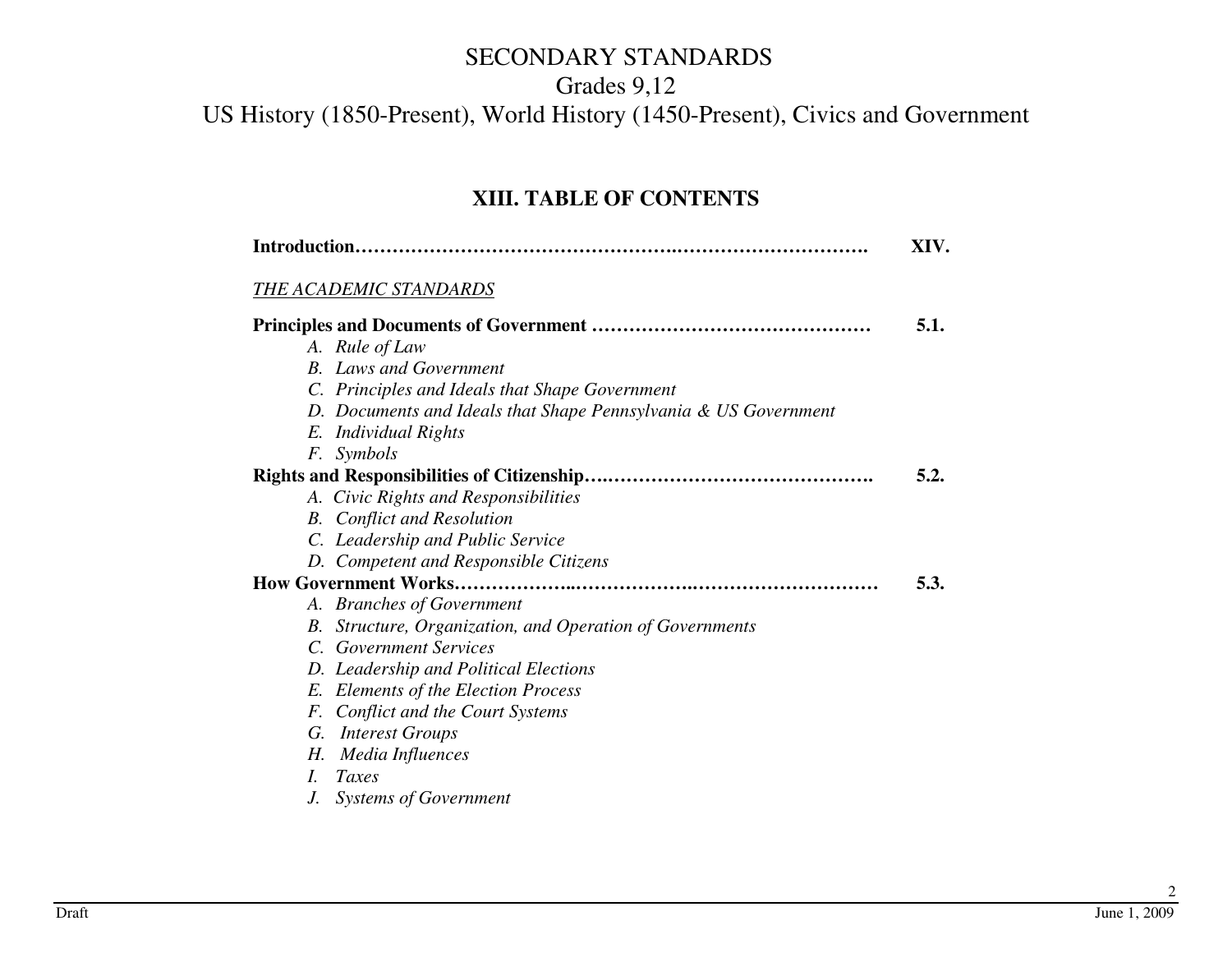# Grades 9,12

US History (1850-Present), World History (1450-Present), Civics and Government

|                                     | 5.4. |
|-------------------------------------|------|
| A. Countries and Conflicts          |      |
| <b>B.</b> Tools of Foreign Policy   |      |
| C. International Organizations      |      |
| D. Media and its Influences         |      |
| E. How Foreign Policy is Influenced |      |
|                                     | XV.  |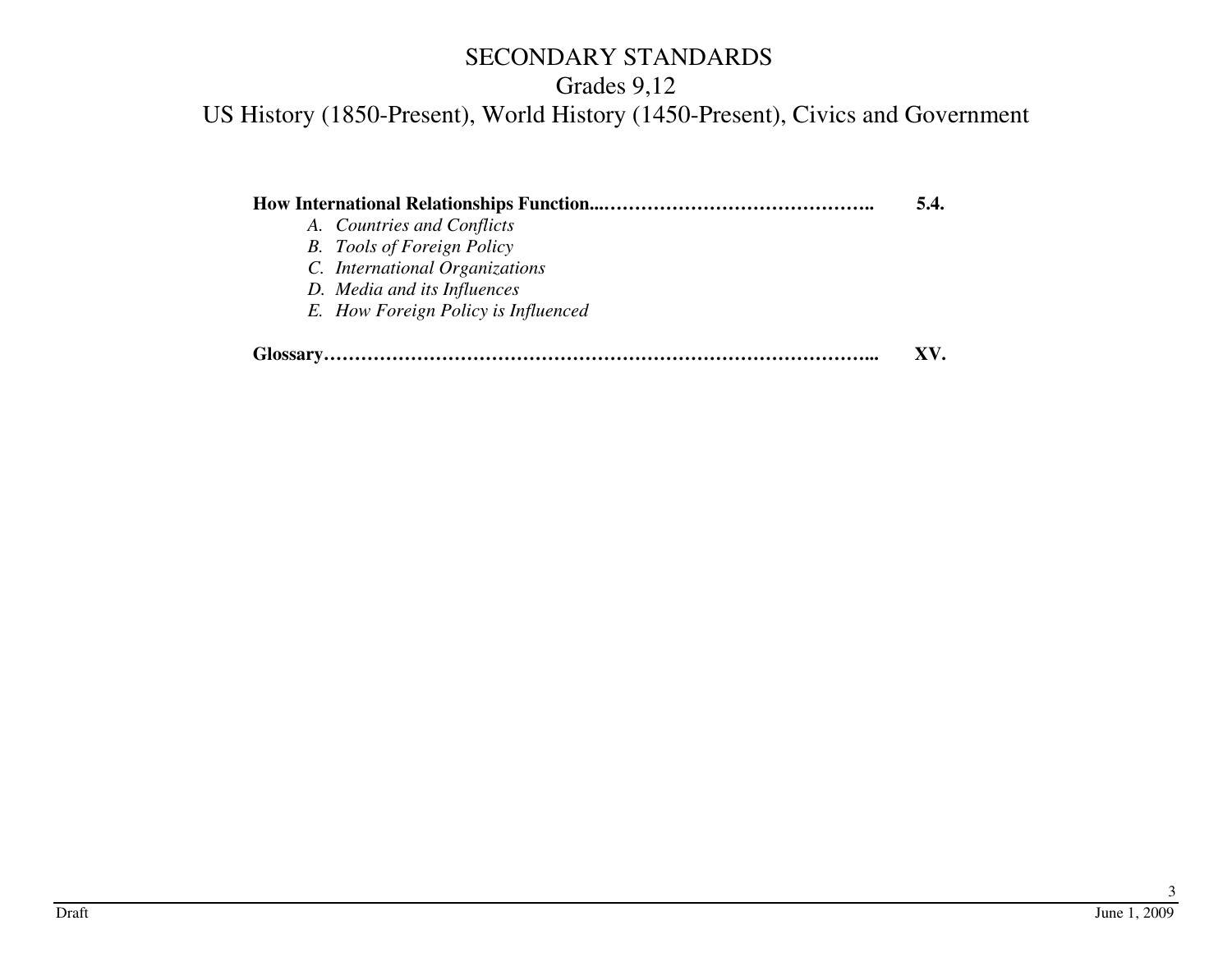#### SECONDARY STANDARDS Grades 9,12

# US History (1850-Present), World History (1450-Present), Civics and Government

#### **XIV. INTRODUCTION**

This document includes Academic Standards for Civics and Government that describe what students should know and be able to do in four areas:

- ◊ 5.1. Principles and Documents of Government
- ◊ 5.2. Rights and Responsibilities of Citizenship
- ◊ 5.3. How Government Works
- ◊ 5.4. How International Relationships Function

The Civics and Government Academic Standards describe what students should know and be able to do through twelfth grade. Throughout the standard statements, concepts found in lower grades must be developed more fully throughout higher grade levels.

The Pennsylvania Constitution of 1790 was the basis for the Free Public School Act of 1834 that is the underpinning of today's system of schools operating throughout the Commonwealth. These schools were created to educate children to be useful citizens, loyal to the principles upon which our republic was founded, and aware of their duties as citizens to maintain those ideals.

The Academic Standards for Civics and Government are based on the Public School Code of 1949 which directs "… teaching and presentation of the principles and ideals of the American republican representative form of government as portrayed and experienced by the acts and policies of the framers of the Declaration of Independence and framers of the Constitution of the United States and Bill of Rights. . .". The intent of the Code is that such instruction "shall have for its purpose also instilling into every boy and girl who comes out of public, private and parochial schools their solemn duty and obligation to exercise intelligently their voting privilege and to understand the advantages of the American republican representative form of government as compared with various other forms of governments."

A glossary is included to assist the reader in clarifying terminology contained in the standards.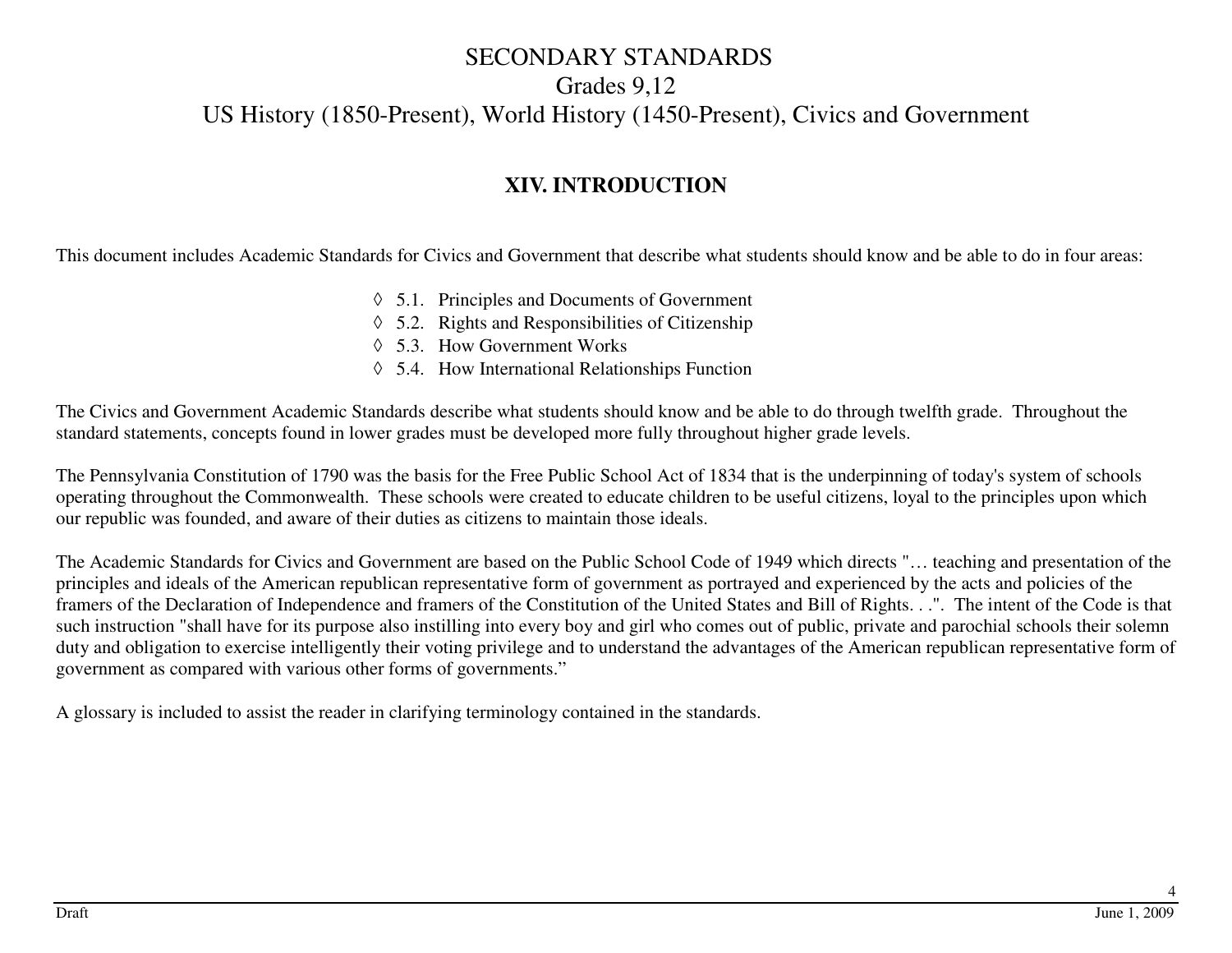# Grades 9,12

# US History (1850-Present), World History (1450-Present), Civics and Government

|                           |                                                                                                             | <b>5.1. Principles and Documents of Government</b>                                                            |                                                                                                                                                                                                                                                                                                                                                |                                                                                                                                                           |                                                                                                                                                                      |
|---------------------------|-------------------------------------------------------------------------------------------------------------|---------------------------------------------------------------------------------------------------------------|------------------------------------------------------------------------------------------------------------------------------------------------------------------------------------------------------------------------------------------------------------------------------------------------------------------------------------------------|-----------------------------------------------------------------------------------------------------------------------------------------------------------|----------------------------------------------------------------------------------------------------------------------------------------------------------------------|
|                           | <b>5.1.9. GRADE 9</b>                                                                                       | 5.1.U.<br><b>US HISTORY</b><br>1850-PRESENT                                                                   | 5.1.W.<br><b>WORLD HISTORY</b><br>1450-PRESENT                                                                                                                                                                                                                                                                                                 | 5.1.C.<br><b>CIVICS &amp;</b><br><b>GOVERNMENT</b>                                                                                                        | 5.1.12. GRADE 12                                                                                                                                                     |
|                           |                                                                                                             |                                                                                                               |                                                                                                                                                                                                                                                                                                                                                | Pennsylvania's public schools shall teach, challenge and support every student to realize his or her maximum potential and to acquire the                 |                                                                                                                                                                      |
|                           | knowledge and skills needed to:                                                                             |                                                                                                               |                                                                                                                                                                                                                                                                                                                                                |                                                                                                                                                           |                                                                                                                                                                      |
| of Law<br>Rule            | 5.1.9.A.<br>Apply examples of the<br>rule of law as related to<br>individual rights and the<br>common good. | $5.1$ U.A.<br>Apply examples of the rule<br>of law as related to<br>individual rights and the<br>common good. | 5.1.W.A.<br><b>Intentionally Blank</b>                                                                                                                                                                                                                                                                                                         | 5.1.C.A.<br>Analyze the sources, purposes,<br>functions of law, and how the<br>rule of law protects individual<br>rights and promotes the<br>common good. | 5.1.12.A.<br>Analyze the sources,<br>purposes, functions of law,<br>and how the <b>rule of law</b><br>protects individual rights<br>and promotes the common<br>good. |
| Government<br>and<br>Laws | 5.1.9.B.<br>Analyze the major<br>arguments advanced for<br>different systems of<br>government.              | 5.1.U.B.<br><b>Intentionally Blank</b>                                                                        | 5.1.W.B.<br>Analyze how conflict and<br>cooperation among groups<br>and organizations have<br>influenced the history and<br>development of the world.<br>(Reference History Standards<br>8.3.9.D.<br>Employ historical examples<br>and political philosophy to<br>evaluate the major arguments<br>advanced for the necessity of<br>government. | 5.1.C.B.<br>Employ historical examples and<br>political philosophy to<br>evaluate the major arguments<br>advanced for the necessity of<br>government.     | 5.1.12.B.<br>Employ historical examples<br>and political philosophy to<br>evaluate the major arguments<br>advanced for the necessity of<br>government.               |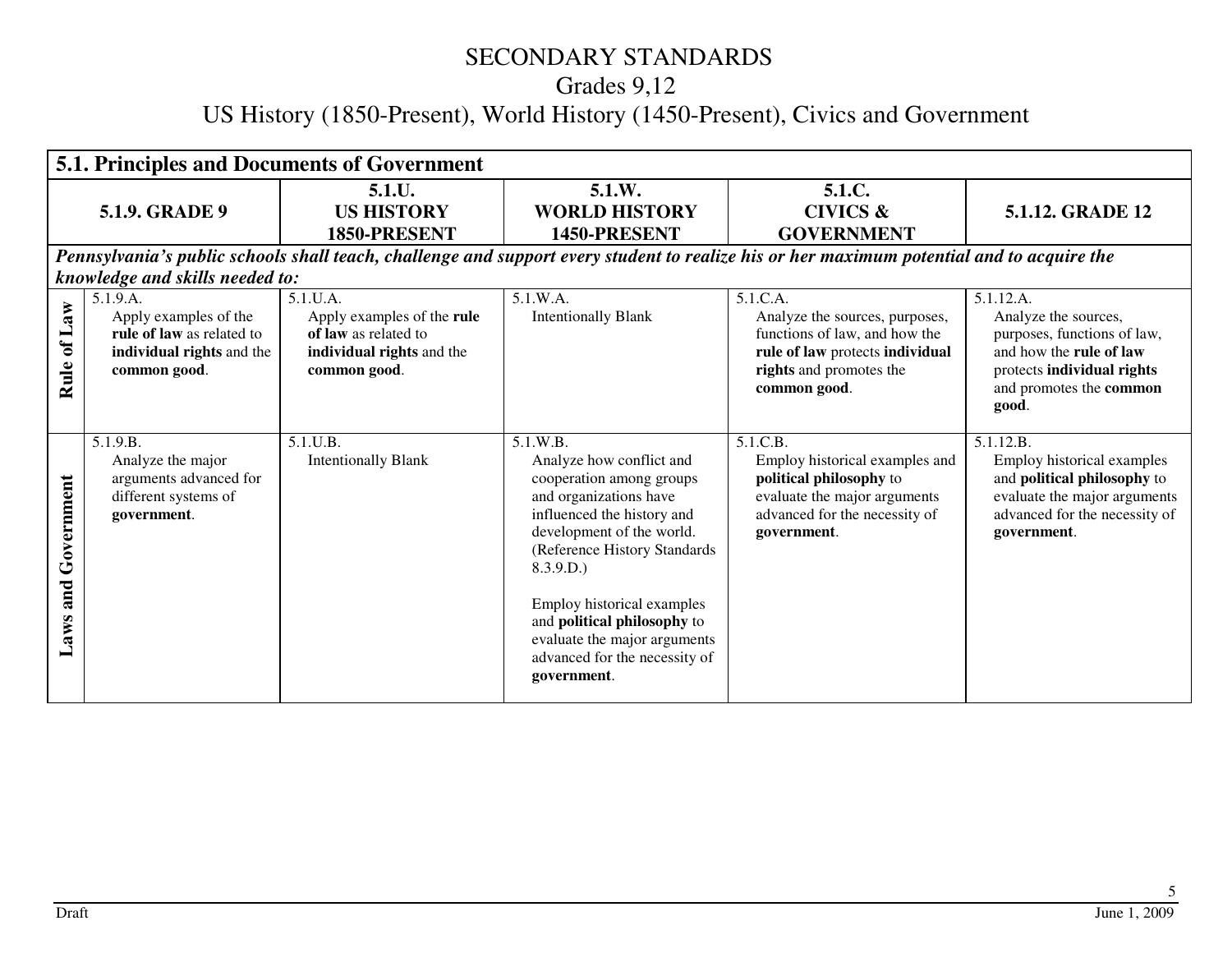# Grades 9,12

## US History (1850-Present), World History (1450-Present), Civics and Government

|                                                            |                                                                                                                                                                     | <b>5.1. Principles and Documents of Government</b>                                                                                                        |                                                |                                                                                                                                                                      |                                                                                                                                                                       |
|------------------------------------------------------------|---------------------------------------------------------------------------------------------------------------------------------------------------------------------|-----------------------------------------------------------------------------------------------------------------------------------------------------------|------------------------------------------------|----------------------------------------------------------------------------------------------------------------------------------------------------------------------|-----------------------------------------------------------------------------------------------------------------------------------------------------------------------|
|                                                            | 5.1.9. GRADE 9                                                                                                                                                      | 5.1.U.<br><b>US HISTORY</b><br>1850-PRESENT                                                                                                               | 5.1.W.<br><b>WORLD HISTORY</b><br>1450-PRESENT | 5.1.C.<br><b>CIVICS &amp;</b><br><b>GOVERNMENT</b>                                                                                                                   | 5.1.12. GRADE 12                                                                                                                                                      |
|                                                            |                                                                                                                                                                     |                                                                                                                                                           |                                                | Pennsylvania's public schools shall teach, challenge and support every student to realize his or her maximum potential and to acquire the                            |                                                                                                                                                                       |
|                                                            | knowledge and skills needed to:                                                                                                                                     |                                                                                                                                                           |                                                |                                                                                                                                                                      |                                                                                                                                                                       |
| Government<br>Shape<br>that<br>Ideals<br>and<br>Principles | 5.1.9.C.<br>Analyze the principles<br>and ideals that shape<br><b>United States</b><br>government.<br>• Liberty / Freedom<br>• Democracy<br>• Justice<br>• Equality | 5.1.U.C.<br>Analyze the principles and<br>ideals that shape United<br>States government.<br>• Liberty / Freedom<br>• Democracy<br>• Justice<br>• Equality | 5.1.W.C.<br><b>Intentionally Blank</b>         | 5.1.C.C.<br>Evaluate the application of the<br>principles and ideals in<br>contemporary civic life.<br>• Liberty / Freedom<br>• Democracy<br>• Justice<br>• Equality | 5.1.12.C.<br>Evaluate the application of<br>the principles and ideals in<br>contemporary civic life.<br>• Liberty / Freedom<br>• Democracy<br>• Justice<br>• Equality |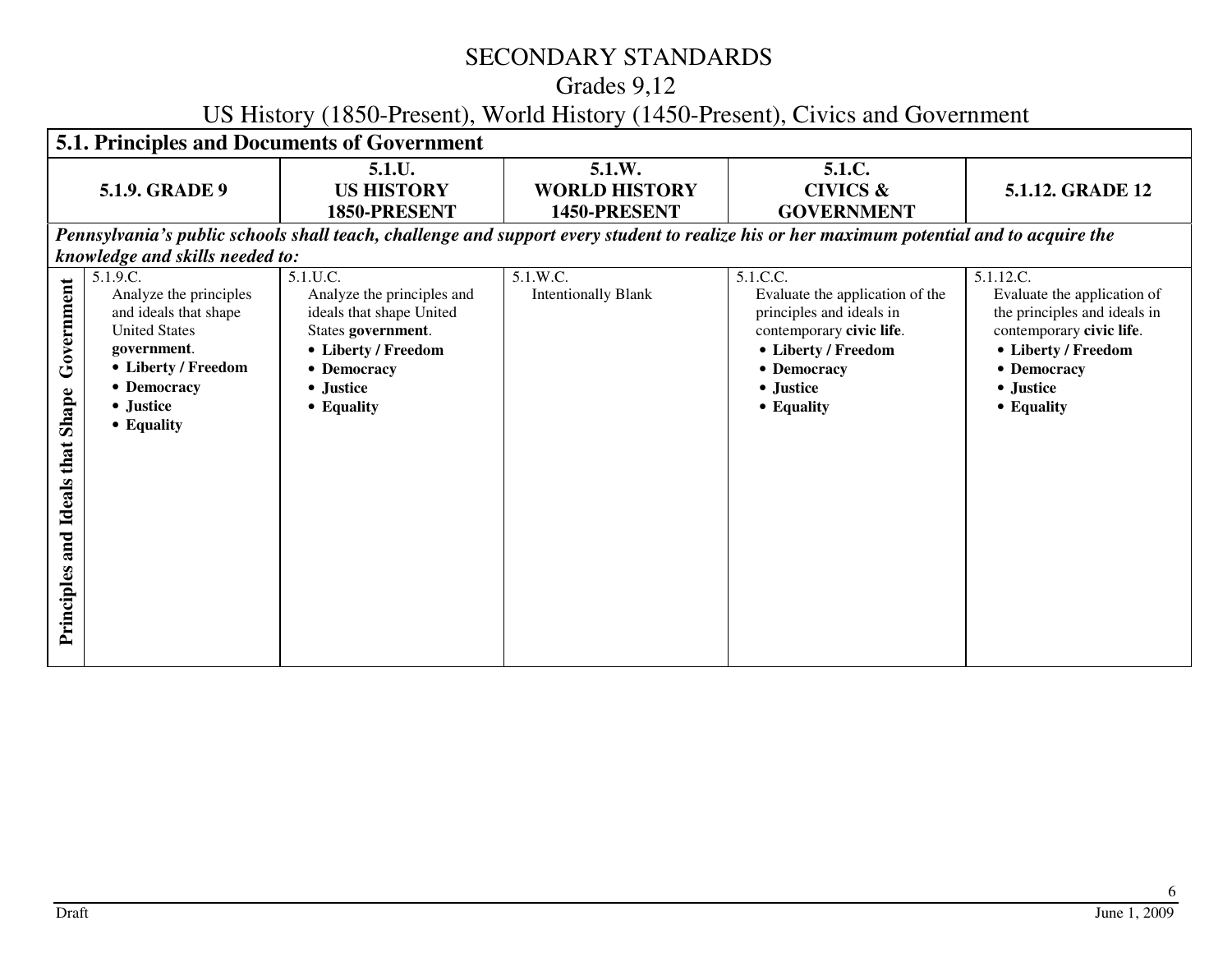# Grades 9,12

## US History (1850-Present), World History (1450-Present), Civics and Government

|                                                                   |                                                                                                                                                                                                                                        | 5.1. Principles and Documents of Government                                                                                                                                                                                      |                                                |                                                                                                                                                                                                                                       |                                                                                                                                                                                                                                           |
|-------------------------------------------------------------------|----------------------------------------------------------------------------------------------------------------------------------------------------------------------------------------------------------------------------------------|----------------------------------------------------------------------------------------------------------------------------------------------------------------------------------------------------------------------------------|------------------------------------------------|---------------------------------------------------------------------------------------------------------------------------------------------------------------------------------------------------------------------------------------|-------------------------------------------------------------------------------------------------------------------------------------------------------------------------------------------------------------------------------------------|
|                                                                   | 5.1.9. GRADE 9                                                                                                                                                                                                                         | 5.1.U.<br><b>US HISTORY</b><br>1850-PRESENT                                                                                                                                                                                      | 5.1.W.<br><b>WORLD HISTORY</b><br>1450-PRESENT | 5.1.C.<br><b>CIVICS &amp;</b><br><b>GOVERNMENT</b>                                                                                                                                                                                    | 5.1.12. GRADE 12                                                                                                                                                                                                                          |
|                                                                   |                                                                                                                                                                                                                                        |                                                                                                                                                                                                                                  |                                                | Pennsylvania's public schools shall teach, challenge and support every student to realize his or her maximum potential and to acquire the                                                                                             |                                                                                                                                                                                                                                           |
|                                                                   | knowledge and skills needed to:                                                                                                                                                                                                        |                                                                                                                                                                                                                                  |                                                |                                                                                                                                                                                                                                       |                                                                                                                                                                                                                                           |
| Government<br>Documents and Ideals that Shape Pennsylvania and US | 5.1.9.D.<br>Compare and contrast the<br>basic principles and<br>ideals found in<br>significant documents:<br>• Declaration of<br>Independence<br>• United States<br>Constitution<br>• Bill of Rights<br>· Pennsylvania<br>Constitution | 5.1.U.D.<br>Compare and contrast the<br>basic principles and ideals<br>found in significant<br>documents:<br>• Declaration of<br>Independence<br>• United States Constitution<br>• Bill of Rights<br>· Pennsylvania Constitution | 5.1.W.D.<br><b>Intentionally Blank</b>         | 5.1.C.D.<br>Evaluate state and federal<br>powers based on significant<br>documents and other critical<br>sources.<br>• Declaration of Independence<br>• United States Constitution<br>• Bill of Rights<br>• Pennsylvania Constitution | 5.1.12.D.<br>Evaluate state and federal<br>powers based on significant<br>documents and other critical<br>sources.<br>• Declaration of<br>Independence<br>• United States Constitution<br>• Bill of Rights<br>• Pennsylvania Constitution |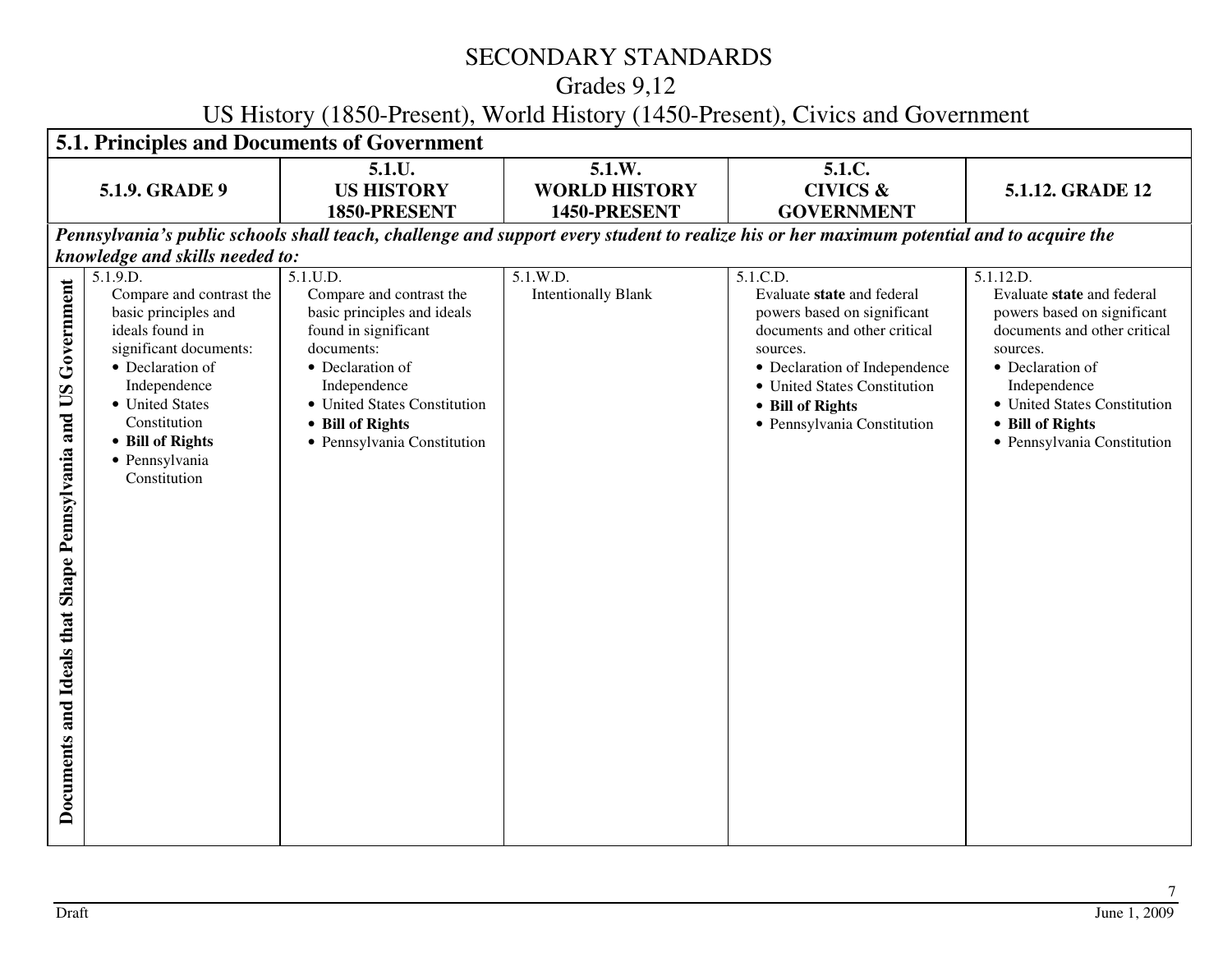## Grades 9,12

# US History (1850-Present), World History (1450-Present), Civics and Government

|                   | <b>5.1. Principles and Documents of Government</b>                                                             |                                                                                                             |                                                                                      |                                                                                                                                           |                                                                                                                          |  |  |
|-------------------|----------------------------------------------------------------------------------------------------------------|-------------------------------------------------------------------------------------------------------------|--------------------------------------------------------------------------------------|-------------------------------------------------------------------------------------------------------------------------------------------|--------------------------------------------------------------------------------------------------------------------------|--|--|
|                   | <b>5.1.9. GRADE 9</b>                                                                                          | 5.1.U.<br><b>US HISTORY</b><br>1850-PRESENT                                                                 | 5.1.W.<br><b>WORLD HISTORY</b><br>1450-PRESENT                                       | 5.1.C.<br><b>CIVICS &amp;</b><br><b>GOVERNMENT</b>                                                                                        | 5.1.12. GRADE 12                                                                                                         |  |  |
|                   |                                                                                                                |                                                                                                             |                                                                                      | Pennsylvania's public schools shall teach, challenge and support every student to realize his or her maximum potential and to acquire the |                                                                                                                          |  |  |
|                   | knowledge and skills needed to:                                                                                |                                                                                                             |                                                                                      |                                                                                                                                           |                                                                                                                          |  |  |
| Individual Rights | 5.1.9.E.<br>Demonstrate an<br>understanding of how the<br>PA Constitution and the<br>US Constitution co-exist. | 5.1.U.E.<br><b>Intentionally Blank</b>                                                                      | 5.1.W.E.<br><b>Intentionally Blank</b>                                               | 5.1.C.E.<br>Analyze and assess the rights of<br>people as written in the PA<br>Constitution and the US<br>Constitution.                   | 5.1.12.E.<br>Analyze and assess the rights<br>of people as written in the PA<br>Constitution and the US<br>Constitution. |  |  |
| Symbols           | 5.1.9.F.<br>Analyze the role<br>political symbols play in<br>civil disobedience and<br>patriotic activites.    | 5.1.U.F.<br>Analyze the role political<br>symbols play in civil<br>disobedience and patriotic<br>activites. | 5.1.W.F.<br>Evaluate the role of<br>nationalism in uniting and<br>dividing citizens. | 5.1.C.F.<br>Analyze the role political<br>symbols play in civil<br>disobedience and patriotic<br>activites.                               | 5.1.12.F.<br>Evaluate the role of<br>nationalism in uniting and<br>dividing citizens.                                    |  |  |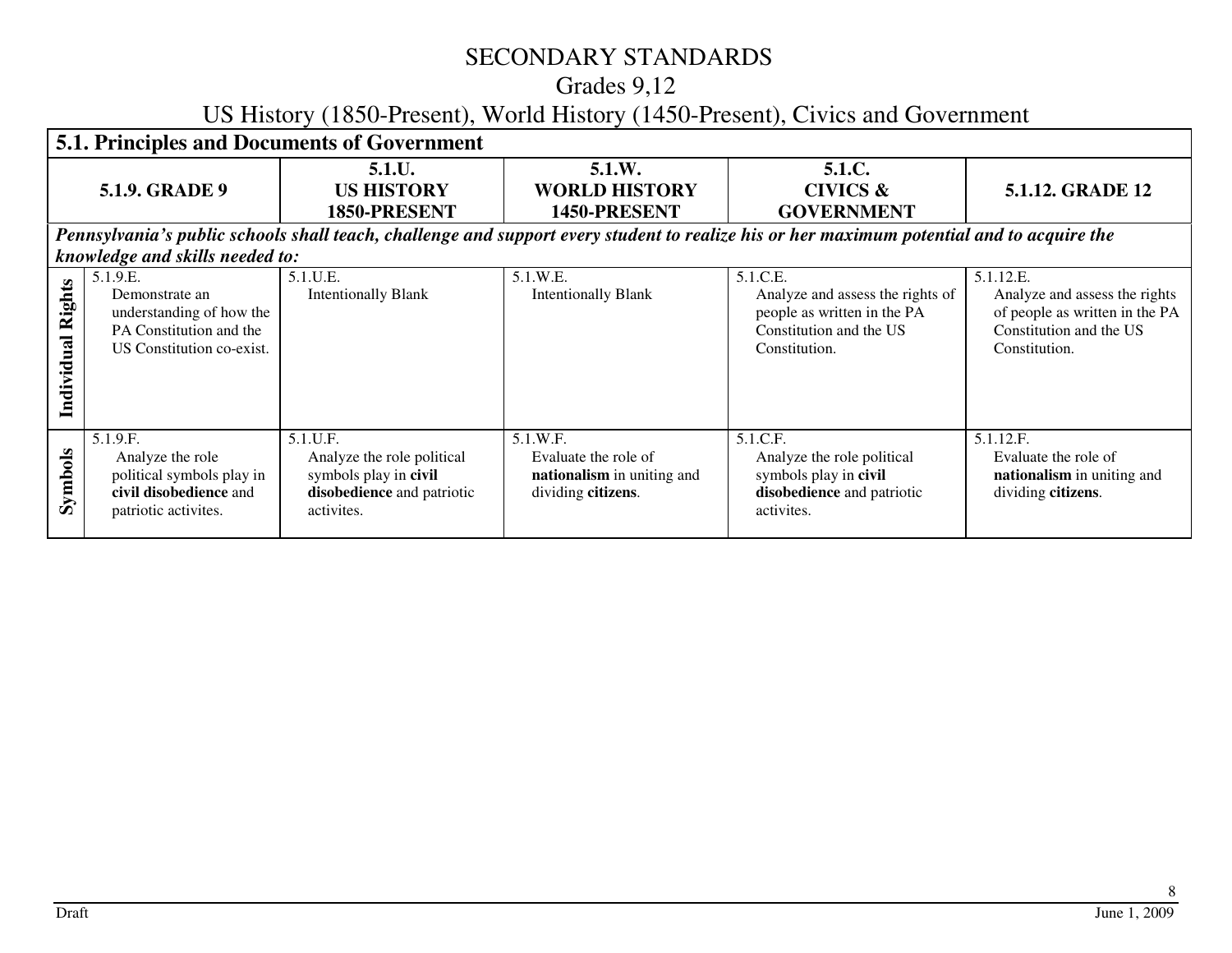Grades 9,12

# US History (1850-Present), World History (1450-Present), Civics and Government

|                                              | 5.2. Rights and Responsibilities of Citizenship                                                                                         |                                                                                                                                      |                                                                                                                                      |                                                                                                                                           |                                                                                                                                    |  |  |
|----------------------------------------------|-----------------------------------------------------------------------------------------------------------------------------------------|--------------------------------------------------------------------------------------------------------------------------------------|--------------------------------------------------------------------------------------------------------------------------------------|-------------------------------------------------------------------------------------------------------------------------------------------|------------------------------------------------------------------------------------------------------------------------------------|--|--|
|                                              | 5.2.9. GRADE 9                                                                                                                          | 5.2.U.<br><b>US HISTORY</b>                                                                                                          | 5.2.W.<br><b>WORLD HISTORY</b>                                                                                                       | 5.2.C.<br><b>CIVICS &amp;</b>                                                                                                             | 5.2.12. GRADE 12                                                                                                                   |  |  |
|                                              |                                                                                                                                         | 1850-PRESENT                                                                                                                         | 1450-PRESENT                                                                                                                         | <b>GOVERNMENT</b>                                                                                                                         |                                                                                                                                    |  |  |
|                                              | knowledge and skills needed to:                                                                                                         |                                                                                                                                      |                                                                                                                                      | Pennsylvania's public schools shall teach, challenge and support every student to realize his or her maximum potential and to acquire the |                                                                                                                                    |  |  |
| and Responsibilities<br><b>Civics Rights</b> | 5.2.9.A.<br>Contrast the rights and<br>responsibilities of a<br>citizen in a democracy<br>with a citizen in an<br>authoritarian system. | 5.2.U.A.<br>Contrast the rights and<br>responsibilities of a citizen in<br>a democracy with a citizen<br>in an authoritarian system. | 5.2.W.A.<br>Contrast the rights and<br>responsibilities of a citizen in<br>a democracy with a citizen<br>in an authoritarian system. | 5.2.C.A.<br>Contrast the rights and<br>responsibilities of a citizen in a<br>democracy with a citizen in an<br>authoritarian system.      | 5.2.12.A.<br>Evaluate an individual's civil<br>rights, responsibilities and<br>obligations in various<br>contemporary governments. |  |  |
| <b>Conflict and Resolution</b>               | 5.2.9.B.<br>Analyze strategies used<br>to resolve conflicts in<br>society and government.                                               | 5.2.U.B.<br>Analyze strategies used to<br>resolve conflicts in society<br>and government.                                            | 5.2.W.B.<br>Analyze strategies used to<br>resolve conflicts in society<br>and government.                                            | 5.2.C.B.<br>Analyze strategies used to<br>resolve conflicts in society and<br>government.                                                 | 5.2.12.B.<br>Examine the causes of<br>conflicts in society and<br>evaluate techniques to address<br>those conflicts.               |  |  |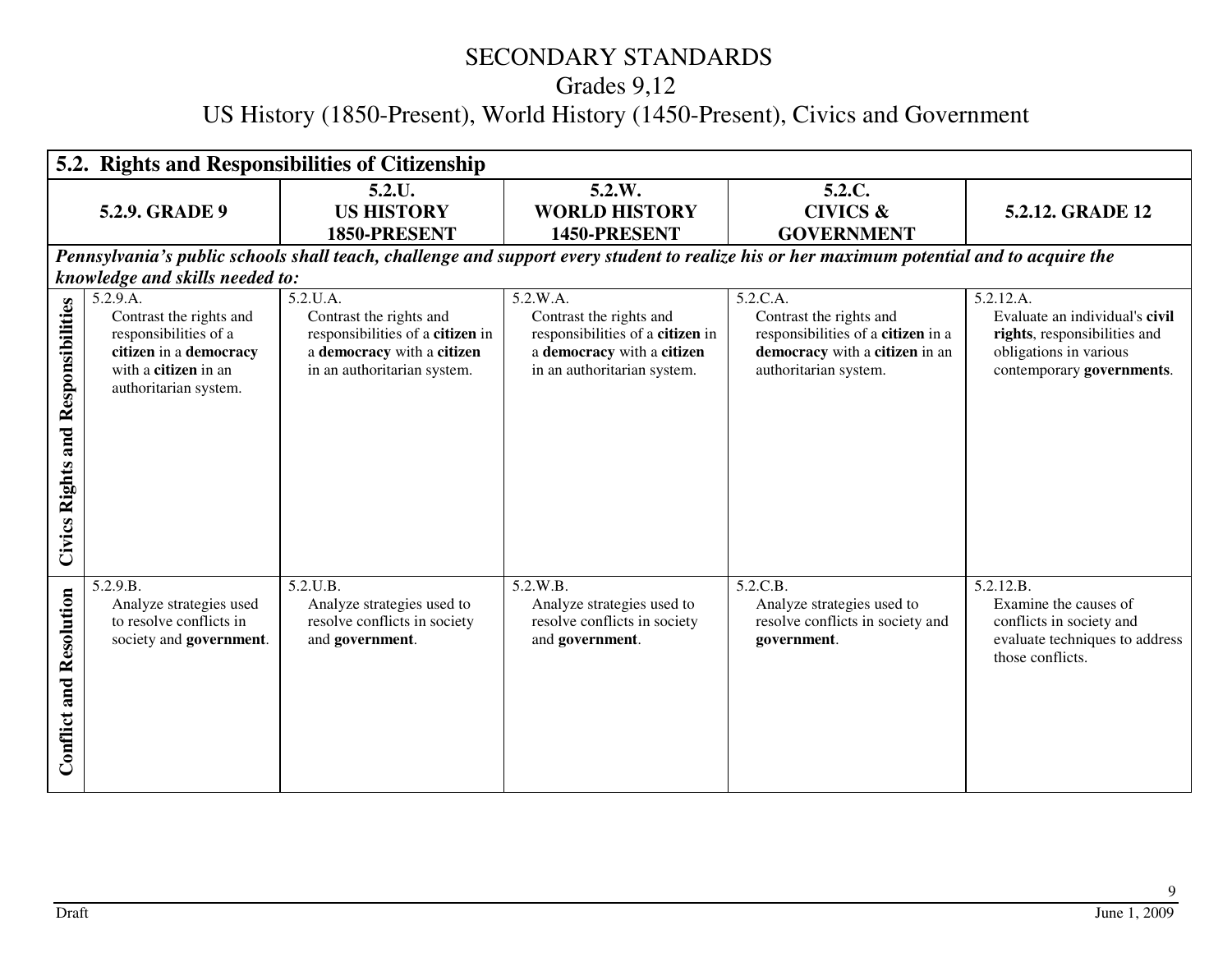# Grades 9,12

## US History (1850-Present), World History (1450-Present), Civics and Government

|                                           |                                                                                                                                         | 5.2. Rights and Responsibilities of Citizenship                                                                        |                                                                                           |                                                                                                                                           |                                                                                                            |
|-------------------------------------------|-----------------------------------------------------------------------------------------------------------------------------------------|------------------------------------------------------------------------------------------------------------------------|-------------------------------------------------------------------------------------------|-------------------------------------------------------------------------------------------------------------------------------------------|------------------------------------------------------------------------------------------------------------|
|                                           | 5.2.9. GRADE 9                                                                                                                          | 5.2.U.<br><b>US HISTORY</b><br>1850-PRESENT                                                                            | 5.2.W.<br><b>WORLD HISTORY</b><br>1450-PRESENT                                            | 5.2.C.<br><b>CIVICS &amp;</b><br><b>GOVERNMENT</b>                                                                                        | 5.2.12. GRADE 12                                                                                           |
|                                           | knowledge and skills needed to:                                                                                                         |                                                                                                                        |                                                                                           | Pennsylvania's public schools shall teach, challenge and support every student to realize his or her maximum potential and to acquire the |                                                                                                            |
| Leadership and Public Service             | 5.2.9.C.<br>Examine political<br>leadership and public<br>service in a republican<br>form of government.                                | $5.2.U.\overline{C}$ .<br>Examine political leadership<br>and public service in a<br>republican form of<br>government. | 5.2.W.C.<br><b>Intentionally Blank</b>                                                    | 5.2.C.C.<br>Evaluate political leadership<br>and public service in a<br>republican form of<br>government.                                 | 5.2.12.C.<br>Evaluate political leadership<br>and public service in a<br>republican form of<br>government. |
| <b>Competent and Responsible Citizens</b> | 5.2.9.D.<br>Analyze citizens' roles in<br>the political process<br>toward the attainment of<br>goals for individual and<br>public good. | 5.2.U.D.<br>Evaluate and demonstrate<br>what makes competent and<br>responsible citizens.                              | 5.2.W.D.<br>Evaluate and demonstrate<br>what makes competent and<br>responsible citizens. | 5.2.C.D.<br>Evaluate and demonstrate what<br>makes competent and<br>responsible citizens.                                                 | 5.2.12.D.<br>Evaluate and demonstrate<br>what makes competent and<br>responsible citizens.                 |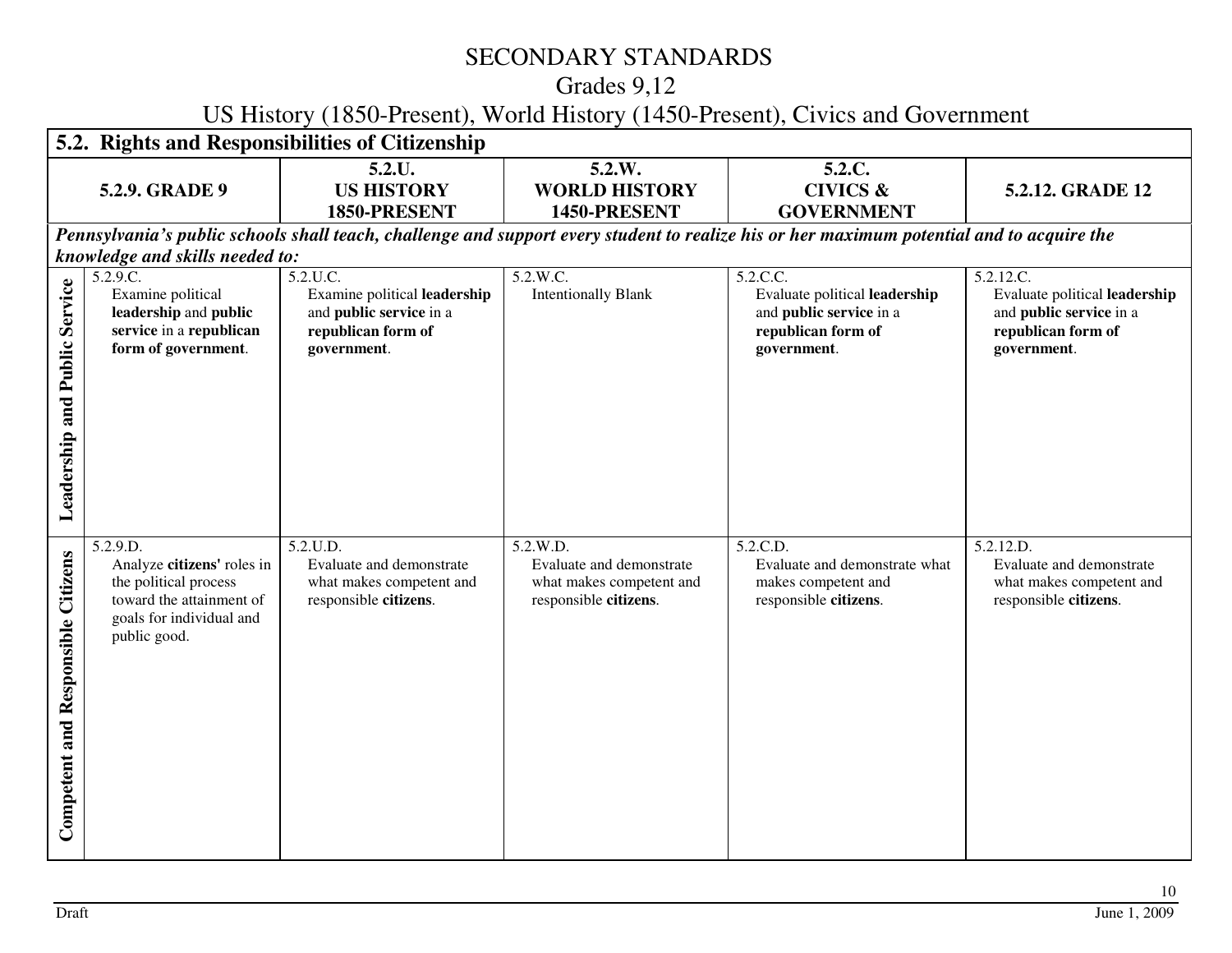# SECONDARY STANDARDS Grades 9,12 US History (1850-Present), World History (1450-Present), Civics and Government

|                                               | <b>5.3. How Government Works</b>                                                                                                             |                                             |                                                |                                                                                                                                           |                                                                                                                           |  |
|-----------------------------------------------|----------------------------------------------------------------------------------------------------------------------------------------------|---------------------------------------------|------------------------------------------------|-------------------------------------------------------------------------------------------------------------------------------------------|---------------------------------------------------------------------------------------------------------------------------|--|
|                                               | <b>5.3.9. GRADE 9</b>                                                                                                                        | 5.3.U.<br><b>US HISTORY</b><br>1850-PRESENT | 5.3.W.<br><b>WORLD HISTORY</b><br>1450-PRESENT | 5.3.C.<br><b>CIVICS &amp;</b><br><b>GOVERNMENT</b>                                                                                        | 5.3.12. GRADE 12                                                                                                          |  |
|                                               |                                                                                                                                              |                                             |                                                | Pennsylvania's public schools shall teach, challenge and support every student to realize his or her maximum potential and to acquire the |                                                                                                                           |  |
|                                               | knowledge and skills needed to:                                                                                                              |                                             |                                                |                                                                                                                                           |                                                                                                                           |  |
| Government<br>$\mathbf{d}$<br><b>Branches</b> | 5.3.9.A.<br>Examine the process of<br>checks and balances<br>among the three branches<br>of government,<br>including the creation of<br>law. | 5.3.U.A.<br><b>Intentionally Blank</b>      | 5.3.W.A.<br><b>Intentionally Blank</b>         | 5.3.C.A.<br>Examine the process of checks<br>and balances among the three<br>branches of government,<br>including the creation of law.    | 5.3.12.A.<br>Analyze the changes in power<br>and <b>authority</b> among the<br>three branches of<br>government over time. |  |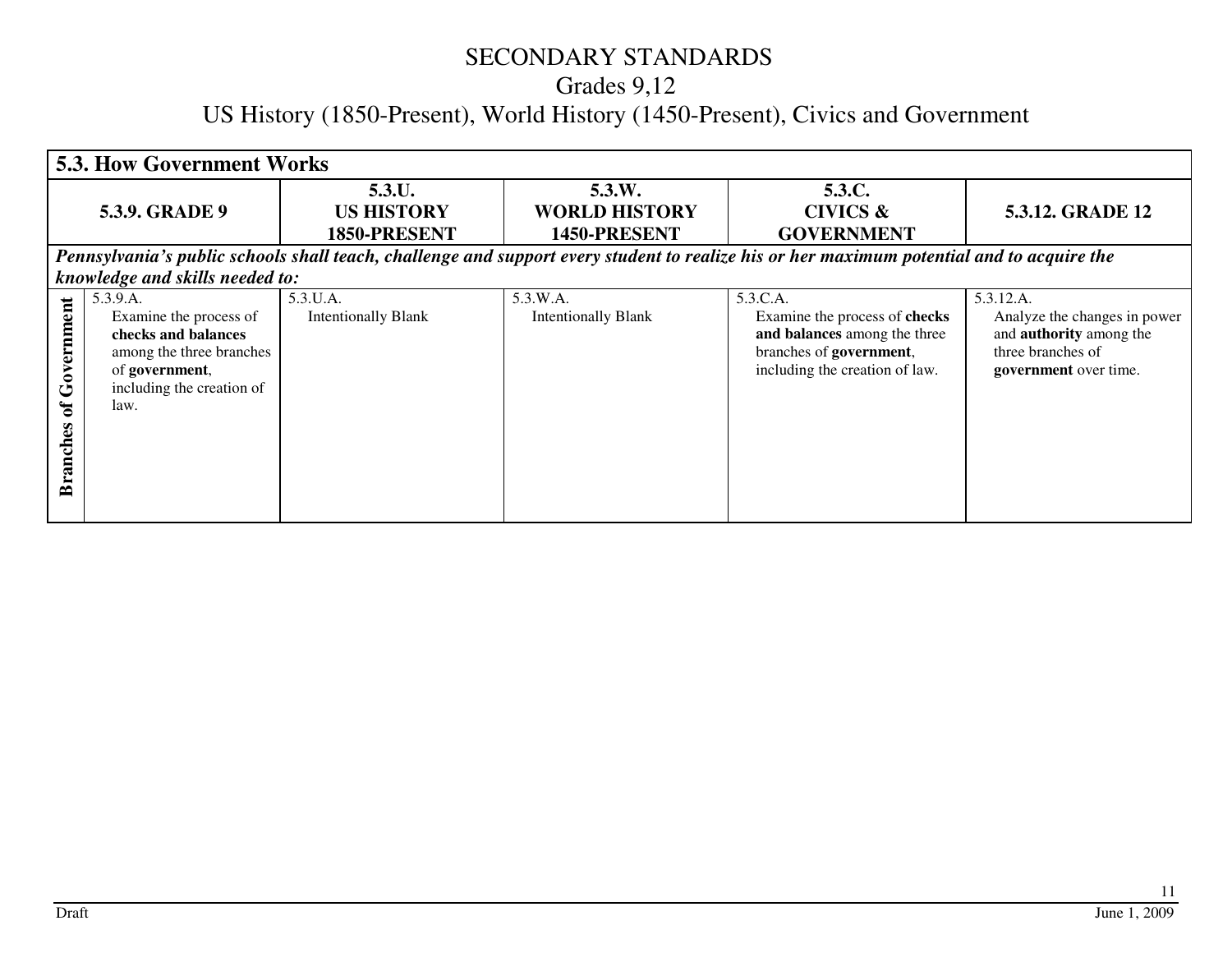# Grades 9,12

## US History (1850-Present), World History (1450-Present), Civics and Government

| <b>5.3. How Government Works</b>                                                                    |                                             |                                                |                                                                                                 |                                                                                                                                           |  |
|-----------------------------------------------------------------------------------------------------|---------------------------------------------|------------------------------------------------|-------------------------------------------------------------------------------------------------|-------------------------------------------------------------------------------------------------------------------------------------------|--|
| 5.3.9. GRADE 9                                                                                      | 5.3.U.<br><b>US HISTORY</b><br>1850-PRESENT | 5.3.W.<br><b>WORLD HISTORY</b><br>1450-PRESENT | 5.3.C.<br><b>CIVICS &amp;</b><br><b>GOVERNMENT</b>                                              | 5.3.12. GRADE 12                                                                                                                          |  |
|                                                                                                     |                                             |                                                |                                                                                                 |                                                                                                                                           |  |
|                                                                                                     |                                             |                                                |                                                                                                 |                                                                                                                                           |  |
| 5.3.9.B.<br>Analyze the roles of<br>local, state, and national<br>governments in policy-<br>making. | 5.3.U.B.<br><b>Intentionally Blank</b>      | 5.3.W.B.<br><b>Intentionally Blank</b>         | 5.3.C.B.<br>Analyze the roles of local,<br>state, and national<br>governments in policy-making. | 5.3.12.B.<br>Compare and contrast policy-<br>making in various<br>contemporary world<br>governments.                                      |  |
|                                                                                                     |                                             | knowledge and skills needed to:                |                                                                                                 | Pennsylvania's public schools shall teach, challenge and support every student to realize his or her maximum potential and to acquire the |  |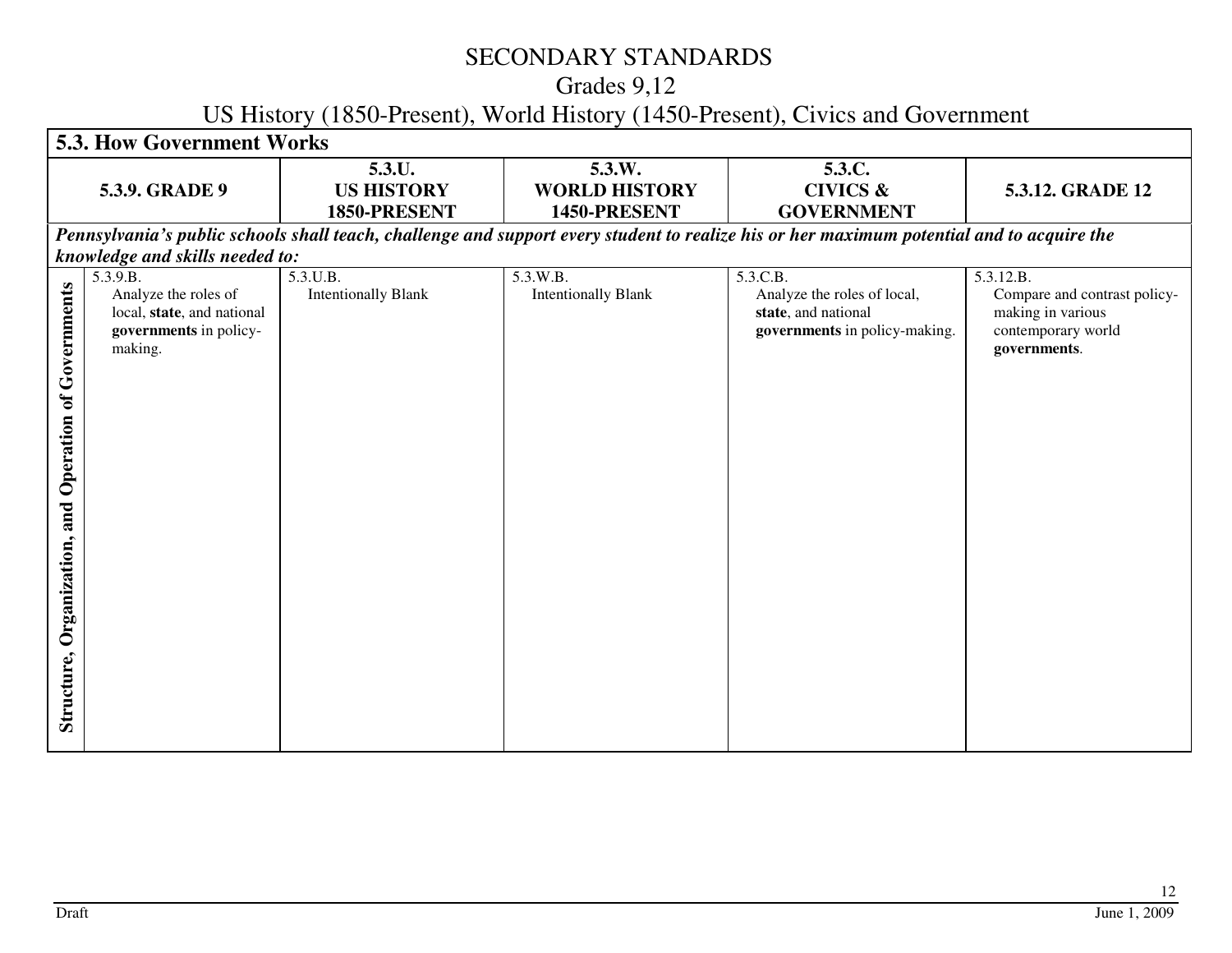# Grades 9,12

## US History (1850-Present), World History (1450-Present), Civics and Government

|                                       | <b>5.3. How Government Works</b>                                                                                                           |                                                                                                                              |                                                |                                                                                                                                           |                                                                                                                               |  |
|---------------------------------------|--------------------------------------------------------------------------------------------------------------------------------------------|------------------------------------------------------------------------------------------------------------------------------|------------------------------------------------|-------------------------------------------------------------------------------------------------------------------------------------------|-------------------------------------------------------------------------------------------------------------------------------|--|
|                                       | 5.3.9. GRADE 9                                                                                                                             | 5.3.U.<br><b>US HISTORY</b><br>1850-PRESENT                                                                                  | 5.3.W.<br><b>WORLD HISTORY</b><br>1450-PRESENT | 5.3.C.<br><b>CIVICS &amp;</b><br><b>GOVERNMENT</b>                                                                                        | 5.3.12. GRADE 12                                                                                                              |  |
|                                       | knowledge and skills needed to:                                                                                                            |                                                                                                                              |                                                | Pennsylvania's public schools shall teach, challenge and support every student to realize his or her maximum potential and to acquire the |                                                                                                                               |  |
| Services<br>Government                | 5.3.9.C.<br>Explain how<br>government agencies<br>create, amend and<br>enforce policies in local,<br>state, and national<br>governments.   | 5.3.U.C.<br><b>Intentionally Blank</b>                                                                                       | 5.3.W.C.<br><b>Intentionally Blank</b>         | 5.3.C.C.<br>Explain how government<br>agencies create, amend, and<br>enforce policies in local, state,<br>and national governments.       | 5.3.12.C.<br>Evaluate how government<br>agencies create, amend, and<br>enforce regulations.                                   |  |
| and Political Elections<br>Leadership | 5.3.9.D.<br>Explain how citizens<br>participate in choosing<br>their leaders through<br>political parties,<br>campaigns, and<br>elections. | 5.3.U.D.<br>Evaluate the roles of political<br>parties, interest groups, and<br>mass media in politics and<br>public policy. | 5.3.W.D.<br><b>Intentionally Blank</b>         | 5.3.C.D.<br>Evaluate the roles of political<br>parties, interest groups, and<br>mass media in politics and<br>public policy.              | 5.3.12.D.<br>Evaluate the roles of political<br>parties, interest groups, and<br>mass media in politics and<br>public policy. |  |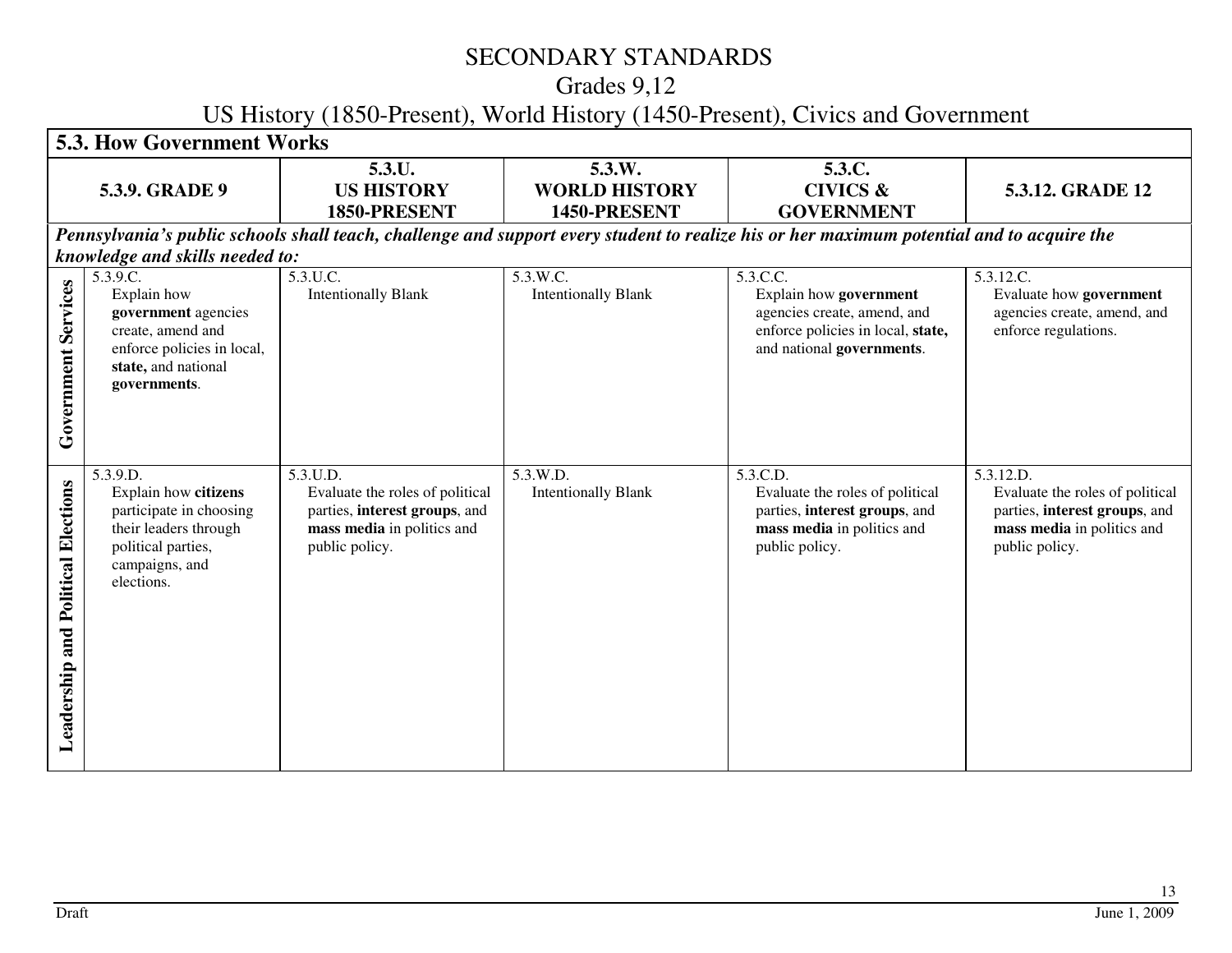# Grades 9,12

## US History (1850-Present), World History (1450-Present), Civics and Government

|                                     | <b>5.3. How Government Works</b>                                                                                                                          |                                                                                                                                     |                                                |                                                                                                                                                        |                                                                                                                                             |
|-------------------------------------|-----------------------------------------------------------------------------------------------------------------------------------------------------------|-------------------------------------------------------------------------------------------------------------------------------------|------------------------------------------------|--------------------------------------------------------------------------------------------------------------------------------------------------------|---------------------------------------------------------------------------------------------------------------------------------------------|
|                                     | 5.3.9. GRADE 9                                                                                                                                            | 5.3.U.<br><b>US HISTORY</b><br>1850-PRESENT                                                                                         | 5.3.W.<br><b>WORLD HISTORY</b><br>1450-PRESENT | 5.3.C.<br><b>CIVICS &amp;</b><br><b>GOVERNMENT</b>                                                                                                     | 5.3.12. GRADE 12                                                                                                                            |
|                                     |                                                                                                                                                           |                                                                                                                                     |                                                | Pennsylvania's public schools shall teach, challenge and support every student to realize his or her maximum potential and to acquire the              |                                                                                                                                             |
|                                     | knowledge and skills needed to:                                                                                                                           |                                                                                                                                     |                                                |                                                                                                                                                        |                                                                                                                                             |
| of the Election Process<br>Elements | 5.3.9.E.<br>Compare and contrast the<br>different election<br>processes for local, state,<br>and national offices.                                        | $5.3.\overline{U.E.}$<br><b>Intentionally Blank</b>                                                                                 | 5.3.W.E.<br><b>Intentionally Blank</b>         | 5.3.C.E.<br>Compare and contrast the<br>different election processes for<br>local, state, and national<br>offices.                                     | 5.3.12.E.<br>Evaluate the fairness and<br>effectiveness of the United<br>States electoral processes,<br>including the electoral<br>college. |
| System<br>Conflict and the Court    | 5.3.9.F.<br>Explain the Supreme<br>Court's role in<br>interpreting the U.S.<br>Constitution.<br>• Individual rights<br>• States' rights<br>• Civil rights | 5.3.U.F.<br>Analyze landmark United<br><b>States Supreme Court</b><br>interpretations of the<br>Constitution and its<br>Amendments. | 5.3.W.F.<br><b>Intentionally Blank</b>         | 5.3.C.F.<br>Explain the Supreme Court's<br>role in interpreting the U.S.<br>Constitution.<br>• Individual rights<br>• States' rights<br>• Civil rights | 5.3.12.F.<br>Analyze landmark United<br><b>States Supreme Court</b><br>interpretations of the<br>Constitution and its<br>Amendments.        |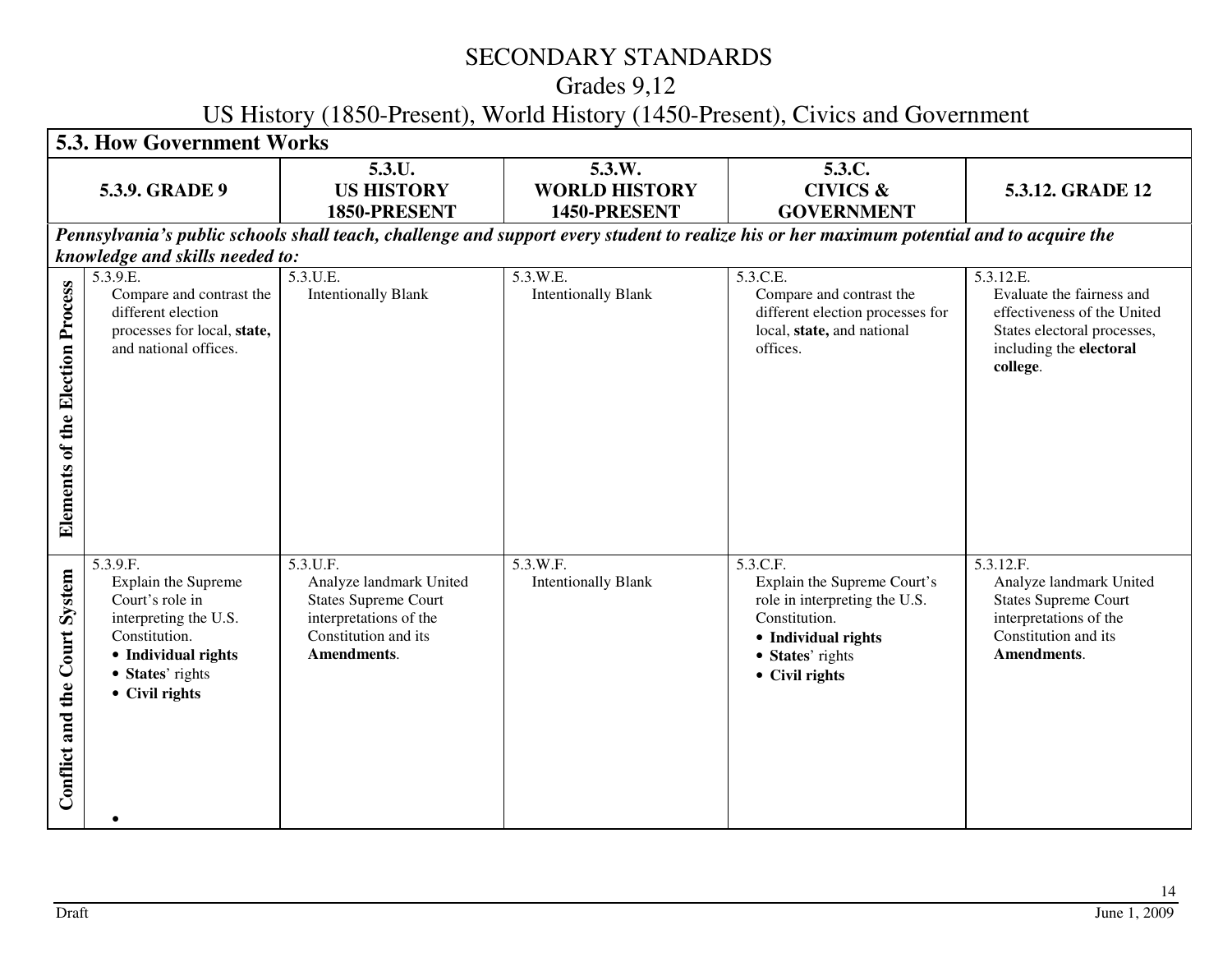# Grades 9,12

## US History (1850-Present), World History (1450-Present), Civics and Government

| <b>5.3. How Government Works</b> |                                                                                                                    |                                             |                                                                    |                                                                                                                                           |                                                                                                                |
|----------------------------------|--------------------------------------------------------------------------------------------------------------------|---------------------------------------------|--------------------------------------------------------------------|-------------------------------------------------------------------------------------------------------------------------------------------|----------------------------------------------------------------------------------------------------------------|
|                                  | 5.3.9. GRADE 9                                                                                                     | 5.3.U.<br><b>US HISTORY</b><br>1850-PRESENT | 5.3.W.<br><b>WORLD HISTORY</b><br>1450-PRESENT                     | 5.3.C.<br><b>CIVICS &amp;</b><br><b>GOVERNMENT</b>                                                                                        | 5.3.12. GRADE 12                                                                                               |
|                                  | knowledge and skills needed to:                                                                                    |                                             |                                                                    | Pennsylvania's public schools shall teach, challenge and support every student to realize his or her maximum potential and to acquire the |                                                                                                                |
| Groups<br>Interest               | 5.3.9.G.<br>Analyze the influence of<br>interest groups in the<br>political process.                               | 5.3.U.G.<br><b>Intentionally Blank</b>      | 5.3.W.G.<br><b>Intentionally Blank</b>                             | 5.3.C.G.<br>Analyze the influence of<br>interest groups in the political<br>process.                                                      | 5.3.12.G.<br>Evaluate the impact of<br>interest groups in developing<br>public policy.                         |
| Media Influences                 | 5.3.9.H.<br>Evaluate the importance<br>of freedom of the press<br>and the political<br>influence of mass<br>media. | 5.3.U.H.<br><b>Intentionally Blank</b>      | 5.3.W.H.<br><b>Intentionally Blank</b>                             | 5.3.C.H.<br>Evaluate the role of mass<br>media in setting public agenda<br>and influencing political life.                                | 5.3.12.H.<br>Evaluate the role of mass<br>media in setting public<br>agenda and influencing<br>political life. |
| Taxes                            | 5.3.9.I.<br>Explain various types of<br>taxes and their purposes.                                                  | 5.3.U.I.<br><b>Intentionally Blank</b>      | 5.3.W.I.<br><b>Intentionally Blank</b>                             | 5.3.C.I.<br>Explain various types of taxes<br>and their purposes.                                                                         | 5.3.12.I.<br>Evaluate tax policies of<br>various states and countries.                                         |
| <b>Systems of Government</b>     | 5.3.9.J.<br>Compare and contrast<br>various systems of<br>government.                                              | 5.3.U.J.<br><b>Intentionally Blank</b>      | 5.3.W.J.<br>Compare and contrast various<br>systems of government. | 5.3.C.J.<br><b>Intentionally Blank</b>                                                                                                    | 5.3.12.J.<br>Evaluate critical issues in<br>various contemporary<br>governments.<br>15                         |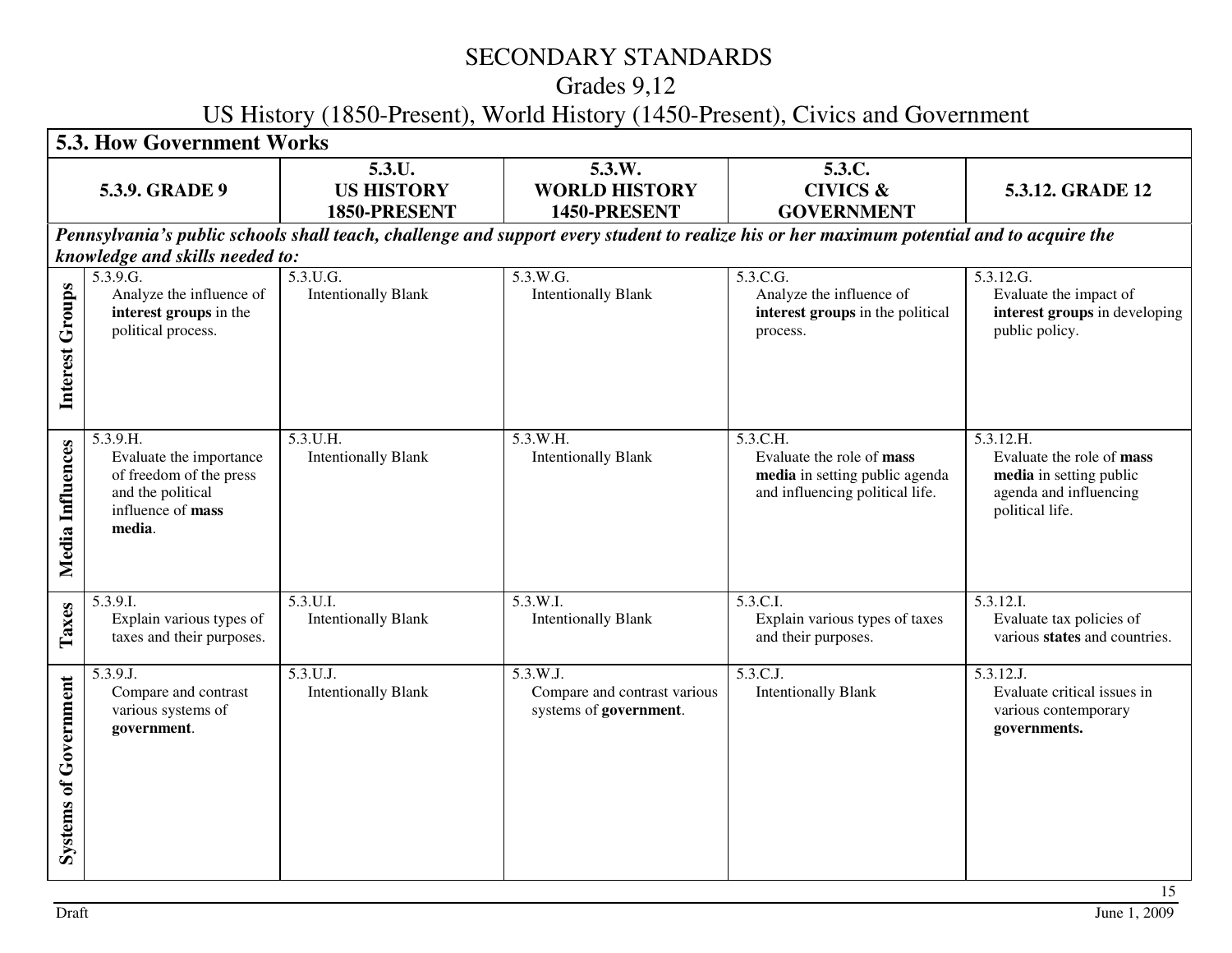# Grades 9,12

# US History (1850-Present), World History (1450-Present), Civics and Government

| <b>5.4. How International Relationships Function</b> |                                                                                                                                                                                                   |                                                                              |                                                |                                                                                                                                                                                                |                                                                                                                                                                                                               |
|------------------------------------------------------|---------------------------------------------------------------------------------------------------------------------------------------------------------------------------------------------------|------------------------------------------------------------------------------|------------------------------------------------|------------------------------------------------------------------------------------------------------------------------------------------------------------------------------------------------|---------------------------------------------------------------------------------------------------------------------------------------------------------------------------------------------------------------|
|                                                      | <b>5.4.9. GRADE 9</b>                                                                                                                                                                             | 5.4.U.<br><b>US HISTORY</b><br>1850-PRESENT                                  | 5.4.W.<br><b>WORLD HISTORY</b><br>1450-PRESENT | 5.4.C.<br><b>CIVICS &amp;</b><br><b>GOVERNMENT</b>                                                                                                                                             | 5.4.12. GRADE 12                                                                                                                                                                                              |
|                                                      |                                                                                                                                                                                                   |                                                                              |                                                | Pennsylvania's public schools shall teach, challenge and support every student to realize his or her maximum potential and to acquire the                                                      |                                                                                                                                                                                                               |
|                                                      | knowledge and skills needed to:                                                                                                                                                                   |                                                                              |                                                |                                                                                                                                                                                                |                                                                                                                                                                                                               |
| Conflicts<br>and<br>Countries                        | 5.4.9.A.<br>Explain how United<br>States foreign policy is<br>developed.                                                                                                                          | 5.4.U.A.<br><b>Explain how United States</b><br>foreign policy is developed. | 5.4.W.A.<br><b>Intentionally Blank</b>         | 5.4.C.A.<br><b>Explain how United States</b><br>foreign policy is developed.                                                                                                                   | 5.4.12.A.<br><b>Examine foreign policy</b><br>perspectives, including<br>realism, idealism, and<br>liberalism.                                                                                                |
| <b>Tools of Foreign Policy</b>                       | 5.4.9.B.<br>Explain why and how<br>different foreign policy<br>tools are used to advance<br>a nation's self interest<br>(e.g., diplomacy,<br>economic aid, military<br>aid, sanctions, treaties). | 5.4.U.B.<br><b>Intentionally Blank</b>                                       | 5.4.W.B.<br><b>Intentionally Blank</b>         | 5.4.C.B.<br>Explain why and how different<br>foreign policy tools are used to<br>advance a nation's self interest<br>(e.g., diplomacy, economic aid,<br>military aid, sanctions,<br>treaties). | 5.4.12.B.<br>Evaluate the effectiveness of<br>foreign policy tools in<br>various current issues<br>confronting the United States<br>(e.g., diplomacy, economic<br>aid, military aid, sanctions,<br>treaties). |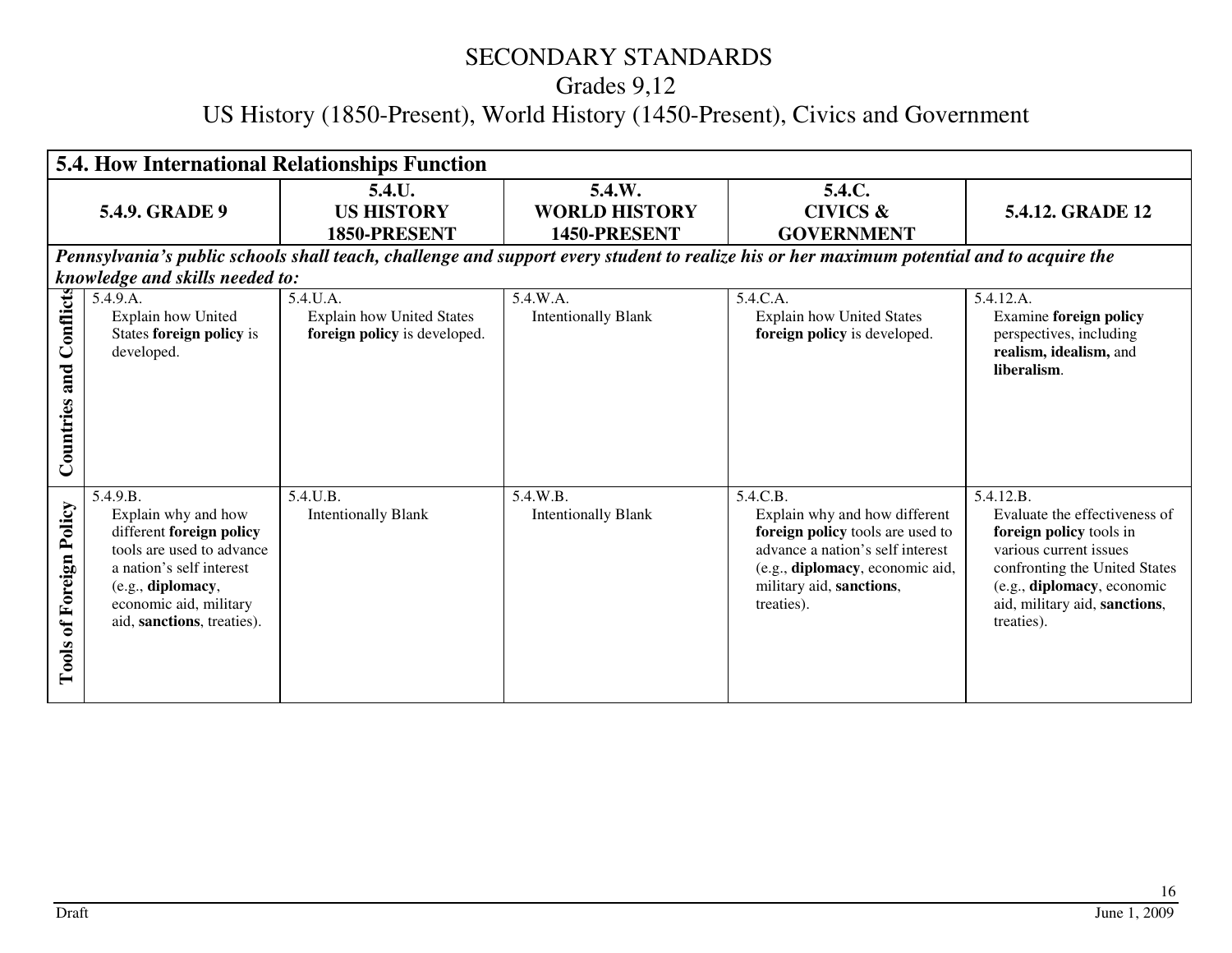# Grades 9,12

## US History (1850-Present), World History (1450-Present), Civics and Government

| 5.4. How International Relationships Function |                                                                                                                     |                                             |                                                                  |                                                                                                                                           |                                                                                                                           |
|-----------------------------------------------|---------------------------------------------------------------------------------------------------------------------|---------------------------------------------|------------------------------------------------------------------|-------------------------------------------------------------------------------------------------------------------------------------------|---------------------------------------------------------------------------------------------------------------------------|
|                                               | 5.4.9. GRADE 9                                                                                                      | 5.4.U.<br><b>US HISTORY</b><br>1850-PRESENT | 5.4.W.<br><b>WORLD HISTORY</b><br>1450-PRESENT                   | 5.4.C.<br><b>CIVICS &amp;</b><br><b>GOVERNMENT</b>                                                                                        | 5.4.12. GRADE 12                                                                                                          |
|                                               |                                                                                                                     |                                             |                                                                  | Pennsylvania's public schools shall teach, challenge and support every student to realize his or her maximum potential and to acquire the |                                                                                                                           |
| Organizations<br>International                | knowledge and skills needed to:<br>$5.4.\overline{9.C.}$<br>Identify the role of<br>international<br>organizations. | 5.4.U.C.<br><b>Intentionally Blank</b>      | 5.4.W.C.<br>Identify the role of<br>international organizations. | 5.4.C.C.<br><b>Intentionally Blank</b>                                                                                                    | 5.4.12.C.<br>Evaluate the effectiveness of<br>international organizations,<br>both governmental and non-<br>governmental. |
| its Influence<br>Media and                    | 5.4.9.D.<br>Analyze the various<br>mass media outlets and<br>their influence on global<br>issues.                   | 5.4.U.D.<br><b>Intentionally Blank</b>      | 5.4.W.D.<br><b>Intentionally Blank</b>                           | 5.4.C.D.<br><b>Intentionally Blank</b>                                                                                                    | 5.4.12.D.<br>Evaluate the role of mass<br>media in world politics.                                                        |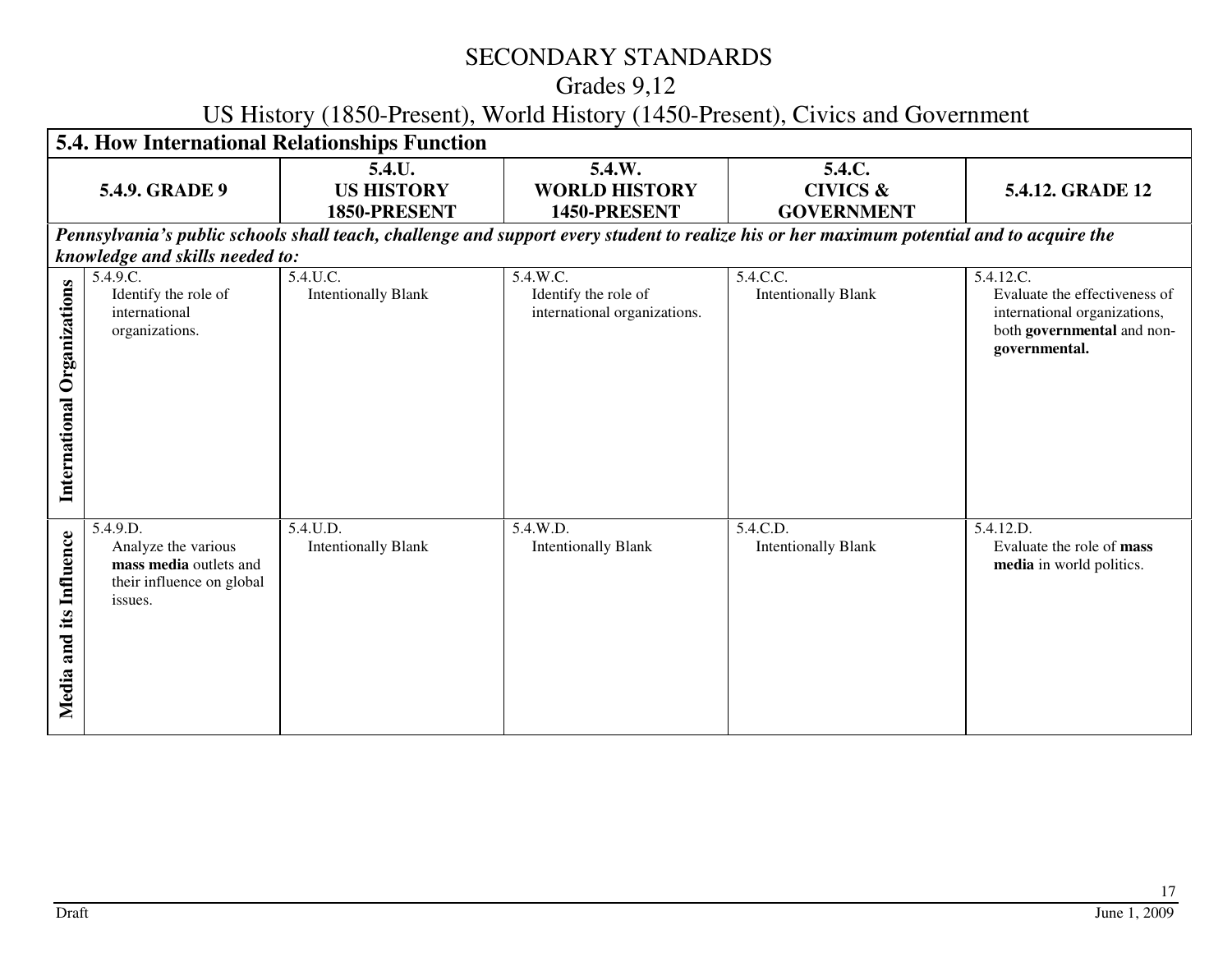# Grades 9,12

# US History (1850-Present), World History (1450-Present), Civics and Government

| <b>5.4. How International Relationships Function</b>        |                                                                                                                                                                                                       |                                             |                                                |                                                                                                                                           |                                                                                                                                 |
|-------------------------------------------------------------|-------------------------------------------------------------------------------------------------------------------------------------------------------------------------------------------------------|---------------------------------------------|------------------------------------------------|-------------------------------------------------------------------------------------------------------------------------------------------|---------------------------------------------------------------------------------------------------------------------------------|
|                                                             | <b>5.4.9. GRADE 9</b>                                                                                                                                                                                 | 5.4.U.<br><b>US HISTORY</b><br>1850-PRESENT | 5.4.W.<br><b>WORLD HISTORY</b><br>1450-PRESENT | 5.4.C.<br><b>CIVICS &amp;</b><br><b>GOVERNMENT</b>                                                                                        | 5.4.12. GRADE 12                                                                                                                |
|                                                             |                                                                                                                                                                                                       |                                             |                                                | Pennsylvania's public schools shall teach, challenge and support every student to realize his or her maximum potential and to acquire the |                                                                                                                                 |
| Influenced<br>$\mathbf{\underline{s}}.$<br>Policy<br>oreign | knowledge and skills needed to:<br>5.4.9.E.<br>Identify the politics of<br>interest groups (e.g.<br>business and labor<br>organizations, ethnic and<br>religious organizations)<br>on foreign policy. | 5.4.U.E.<br><b>Intentionally Blank</b>      | 5.4.W.E.<br><b>Intentionally Blank</b>         | 5.4.C.E.<br><b>Intentionally Blank</b>                                                                                                    | 5.4.12.E.<br>Compare and contrast the<br>politics of various interest<br>groups and evaluate their<br>impact on foreign policy. |
| 匞<br>How                                                    |                                                                                                                                                                                                       |                                             |                                                |                                                                                                                                           |                                                                                                                                 |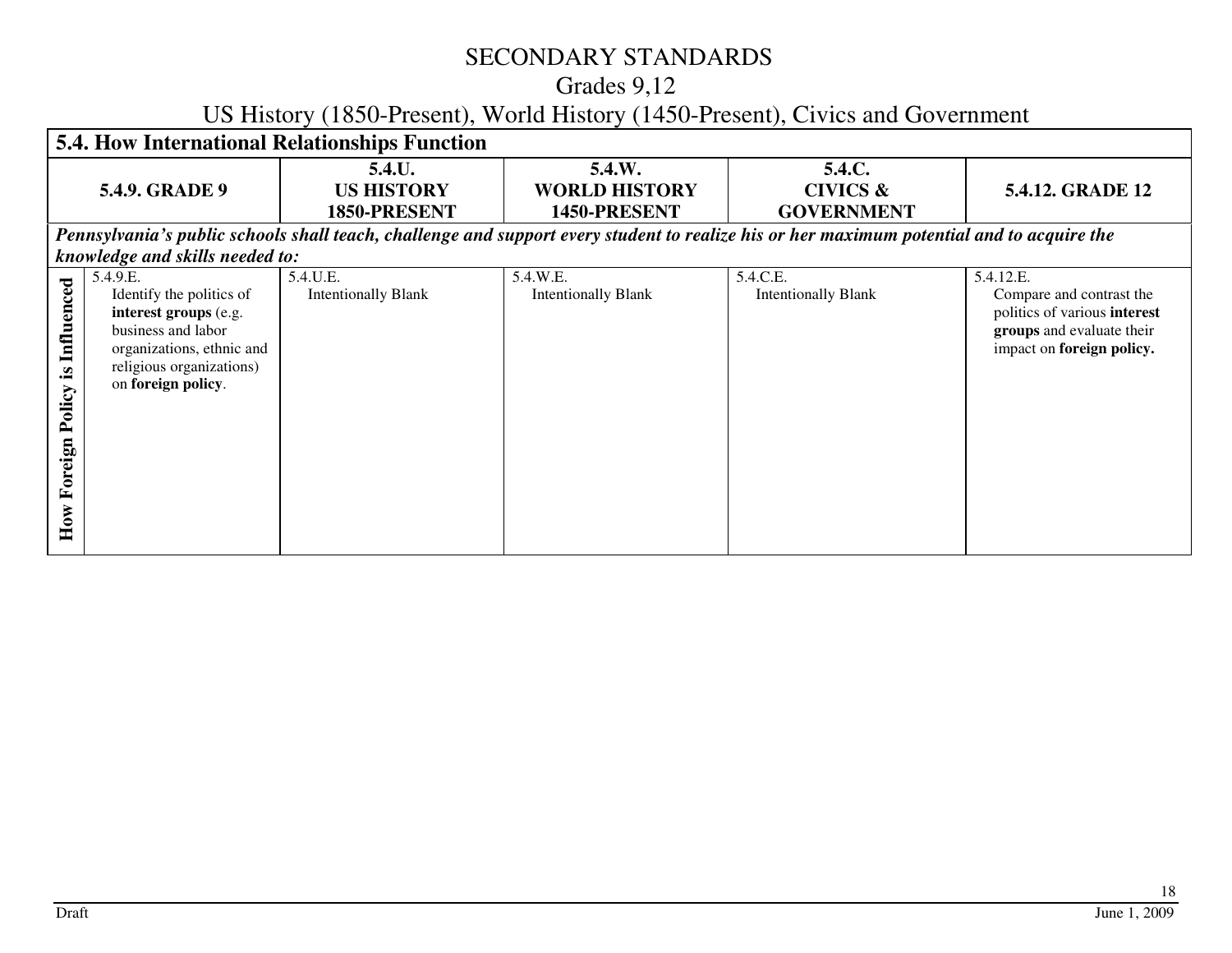## Grades 9,12

# US History (1850-Present), World History (1450-Present), Civics and Government

#### **XV. GLOSSARY**

| <b>Amendment (Constitutional):</b> | Changes in or additions to a constitution. Proposed by a two-thirds vote of both houses of Congress or<br>by a convention called by Congress at the request of two-thirds of the state<br>legislatures. Ratified by approval of three-fourths of the states.                                                                                   |
|------------------------------------|------------------------------------------------------------------------------------------------------------------------------------------------------------------------------------------------------------------------------------------------------------------------------------------------------------------------------------------------|
| <b>Authority:</b>                  | Right to control or direct the actions of others, legitimized by law, morality, custom or consent.                                                                                                                                                                                                                                             |
| <b>Bill of Rights:</b>             | First Ten Amendments to the Constitution. Ratified in 1791, these amendments limit government power<br>and protect basic rights and liberties of individuals.                                                                                                                                                                                  |
| <b>Checks and Balances:</b>        | Constitutional mechanisms that authorize each branch of government to share powers with the other<br>branches and thereby check their activities. For example, the president may veto legislation passed by<br>Congress; the Senate must confirm major executive appointments and the courts may declare acts of<br>Congress unconstitutional. |
| <b>Citizen:</b>                    | Member of a political society who therefore owes allegiance to and is entitled to protection by and from<br>the government.                                                                                                                                                                                                                    |
| <b>Citizenship:</b>                | Status of being a member of a state; one who owes allegiance to the government and is entitled to<br>protection by and from the government.                                                                                                                                                                                                    |
| <b>Civic Life:</b>                 | A manner of existence of an individual concerned with the affairs of communities and the common good<br>rather than solely in pursuit of private and personal interests.                                                                                                                                                                       |
| <b>Civil Rights:</b>               | Protections and privileges given to all United States citizens by the Constitution and Bill of Rights.                                                                                                                                                                                                                                         |
| <b>Common or Public Good:</b>      | Benefit or interest of a politically organized society as a whole.                                                                                                                                                                                                                                                                             |
| <b>Conflict Resolution:</b>        | The process of attempting to solve a dispute or conflict.                                                                                                                                                                                                                                                                                      |
| <b>Democracy:</b>                  | Form of government in which political control is exercised by the people, either directly or through their<br>elected representatives.                                                                                                                                                                                                         |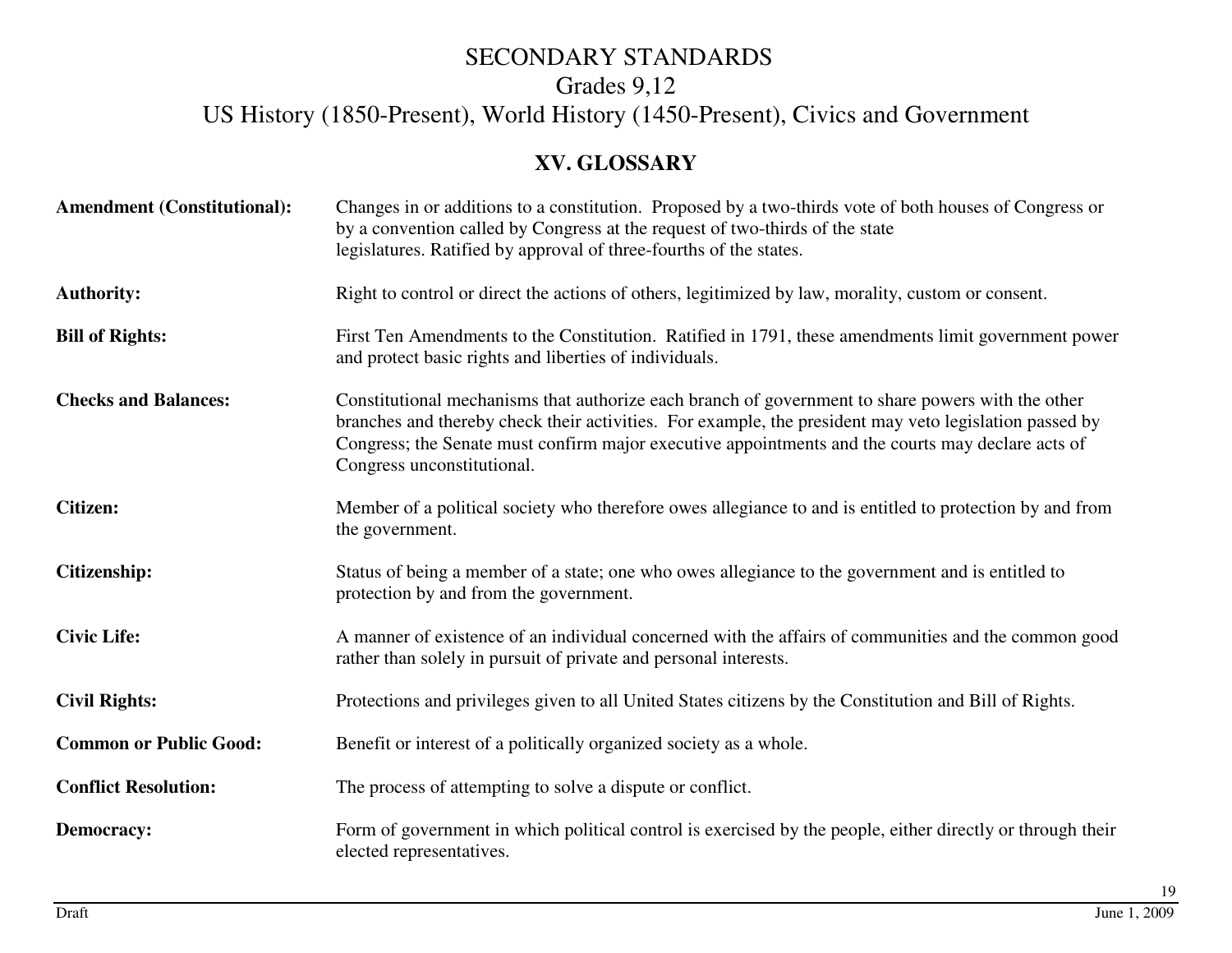# Grades 9,12

# US History (1850-Present), World History (1450-Present), Civics and Government

| Diplomacy:                      | The art and practice of conducting negotiations between nations.                                                                                                                                                                        |  |  |
|---------------------------------|-----------------------------------------------------------------------------------------------------------------------------------------------------------------------------------------------------------------------------------------|--|--|
| <b>Direct Democracy:</b>        | Form of government in which the people completely exercise political decisions.                                                                                                                                                         |  |  |
| <b>Documents of Government:</b> | Papers necessary for the organization and powers of government.                                                                                                                                                                         |  |  |
| <b>Electoral College:</b>       | The group of presidential electors that casts the official votes for President after the presidential election.<br>Each state has a number of electors equal to the total of its members in the Senate and House of<br>Representatives. |  |  |
| <b>Equal Protection:</b>        | An idea that no individual or group may receive special privileges from nor be unjustly<br>discriminated against by the political authority of the legal system.                                                                        |  |  |
| <b>Equality:</b>                | The condition of possessing substantially the same rights, privileges and immunities, and being<br>substantially responsible for the same duties as other members of society.                                                           |  |  |
| <b>Foreign Policy:</b>          | Actions of the federal government directed to matters beyond United States' borders, especially relations<br>with other countries.                                                                                                      |  |  |
| Government:                     | Institutions and procedures through which a territory and its people are ruled.                                                                                                                                                         |  |  |
| <b>Idealism:</b>                | Believes that international politics is shaped by persuasive ideas, collective values, culture, and social<br>identities. Ideas and values are the main instruments in implementing this theory on international<br>relations.          |  |  |
| <b>Individual Rights:</b>       | Just claims due a person by law, morality or tradition as opposed to those due to groups.                                                                                                                                               |  |  |
| <b>Interest Group:</b>          | Organized body of individuals who share same goals and try to influence public policy to meet those<br>goals.                                                                                                                           |  |  |
| Justice:                        | That which may be obtained through fair distribution of benefits and burdens, fair correction of wrongs<br>and injuries, or use of fair procedures in gathering information and making decisions.                                       |  |  |
| Leadership:                     | State or condition of one who guides or governs.                                                                                                                                                                                        |  |  |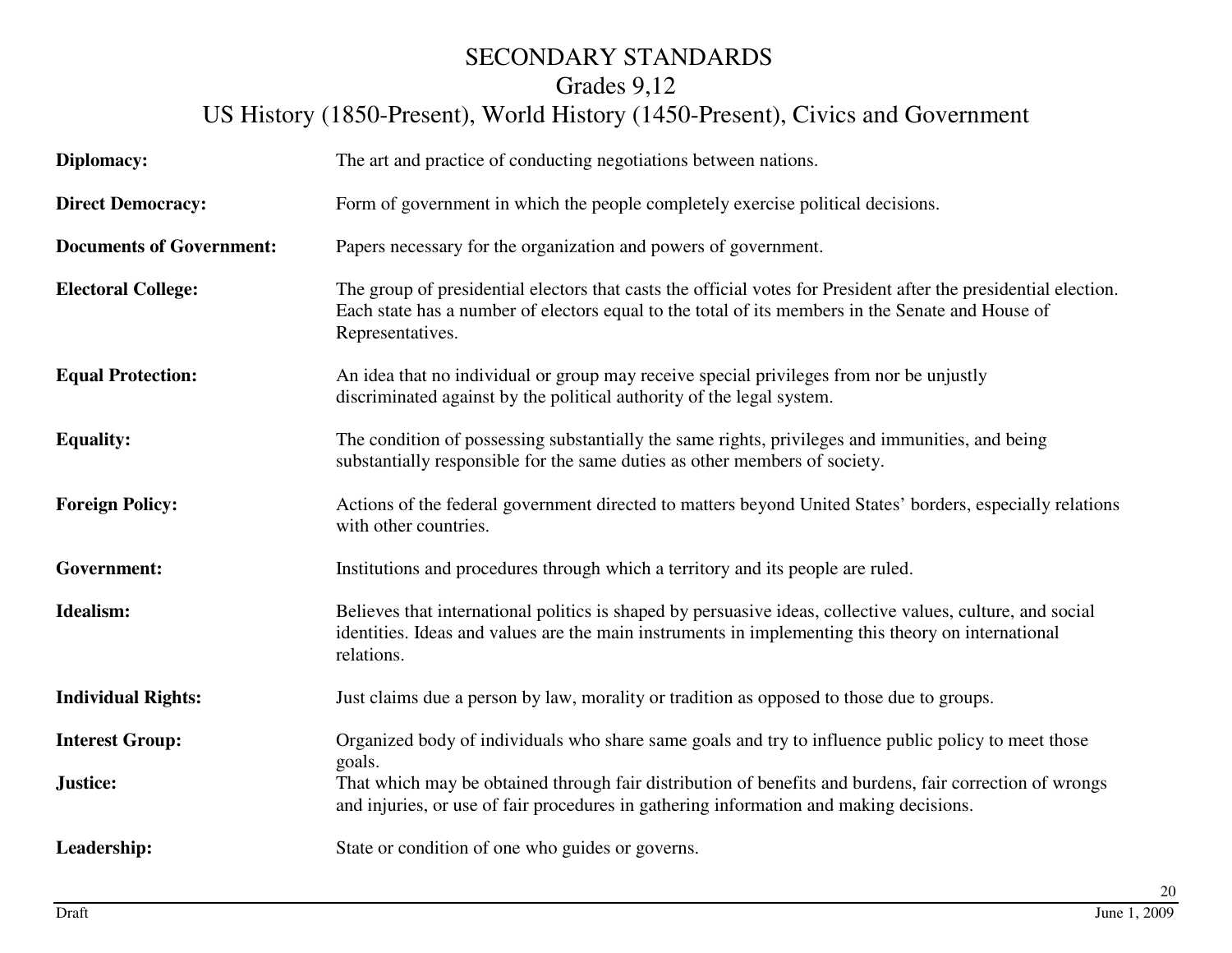# Grades 9,12

# US History (1850-Present), World History (1450-Present), Civics and Government

| Liberalism:                  | A perspective on international politics that is based on a positive view of human nature, the inevitability<br>of social progress and the harmony of interests.                                                            |
|------------------------------|----------------------------------------------------------------------------------------------------------------------------------------------------------------------------------------------------------------------------|
| Liberty:                     | Freedom from restraint under conditions essential to the equal enjoyment of the same right by others.                                                                                                                      |
| <b>Mass Media:</b>           | Television, radio, newspapers, magazines, and other means of popular communication.                                                                                                                                        |
| <b>Nationalism:</b>          | A feeling of pride or passionate identification with a state on the part of its citizens.                                                                                                                                  |
| <b>Personal Rights:</b>      | Private legal privileges and decisions that individuals are free to participate in without<br>intervention from government. Personal rights would include the right to vote, petition, assemble and<br>seek public office. |
| <b>Political Party:</b>      | Any group, however loosely organized, that seeks to elect government officials under a given label.                                                                                                                        |
| <b>Political Philosophy:</b> | Begins with the fundamental question about the relationship between a citizen and their state.                                                                                                                             |
| <b>Public Service:</b>       | Action of benefit to local, state or national communities through appointed or elected office.                                                                                                                             |
| <b>Realism:</b>              | A perspective on international politics emphasizing the inevitability of conflict among nations, the<br>centrality of power and the ever – present threat of war.                                                          |
| <b>Republic:</b>             | Form of government in which political control is exercised through elected representatives.                                                                                                                                |
|                              | <b>Republican Form of Government:</b> System of government in which power is held by the voters and is exercised by elected<br>representatives responsible for promoting the common welfare.                               |
| <b>Rule of Law:</b>          | Principle that every member of a society, even a ruler, must follow the law.                                                                                                                                               |
| <b>Sanctions:</b>            | Measures to stop or limit trade with another nation in order to change its behavior.                                                                                                                                       |
| State:                       | A commonwealth; a nation; a civil power.                                                                                                                                                                                   |